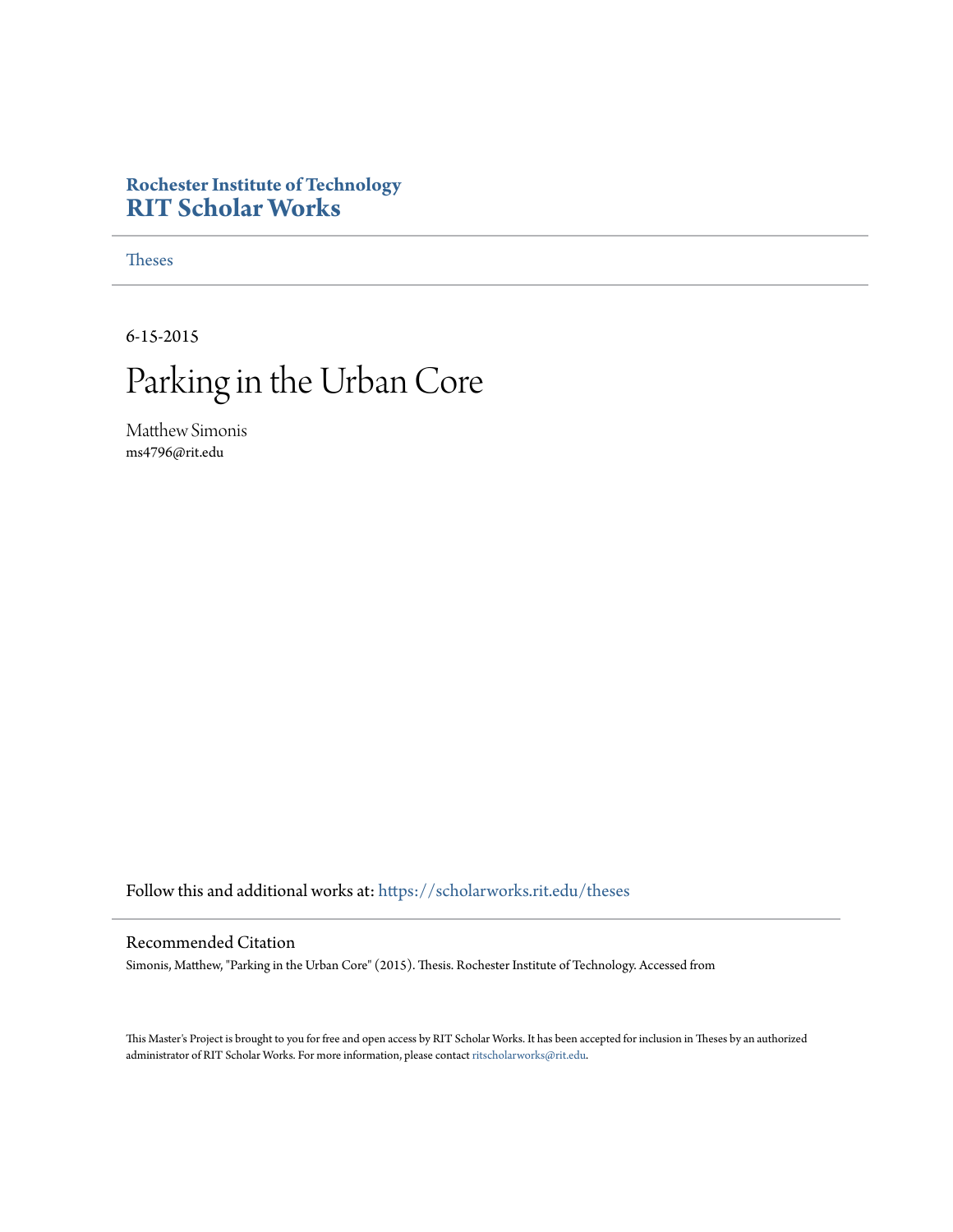#### **Rochester Institute of Technology [RIT Scholar Works](http://scholarworks.rit.edu?utm_source=scholarworks.rit.edu%2Ftheses%2F9369&utm_medium=PDF&utm_campaign=PDFCoverPages)**

[Theses](http://scholarworks.rit.edu/theses?utm_source=scholarworks.rit.edu%2Ftheses%2F9369&utm_medium=PDF&utm_campaign=PDFCoverPages) [Thesis/Dissertation Collections](http://scholarworks.rit.edu/etd_collections?utm_source=scholarworks.rit.edu%2Ftheses%2F9369&utm_medium=PDF&utm_campaign=PDFCoverPages)

6-15-2015

## Parking in the Urban Core

Matthew Simonis ms4796@rit.edu

Follow this and additional works at: [http://scholarworks.rit.edu/theses](http://scholarworks.rit.edu/theses?utm_source=scholarworks.rit.edu%2Ftheses%2F9369&utm_medium=PDF&utm_campaign=PDFCoverPages)

#### Recommended Citation

Simonis, Matthew, "Parking in the Urban Core" (2015). Thesis. Rochester Institute of Technology. Accessed from

This Master's Project is brought to you for free and open access by the Thesis/Dissertation Collections at RIT Scholar Works. It has been accepted for inclusion in Theses by an authorized administrator of RIT Scholar Works. For more information, please contact [ritscholarworks@rit.edu](mailto:ritscholarworks@rit.edu).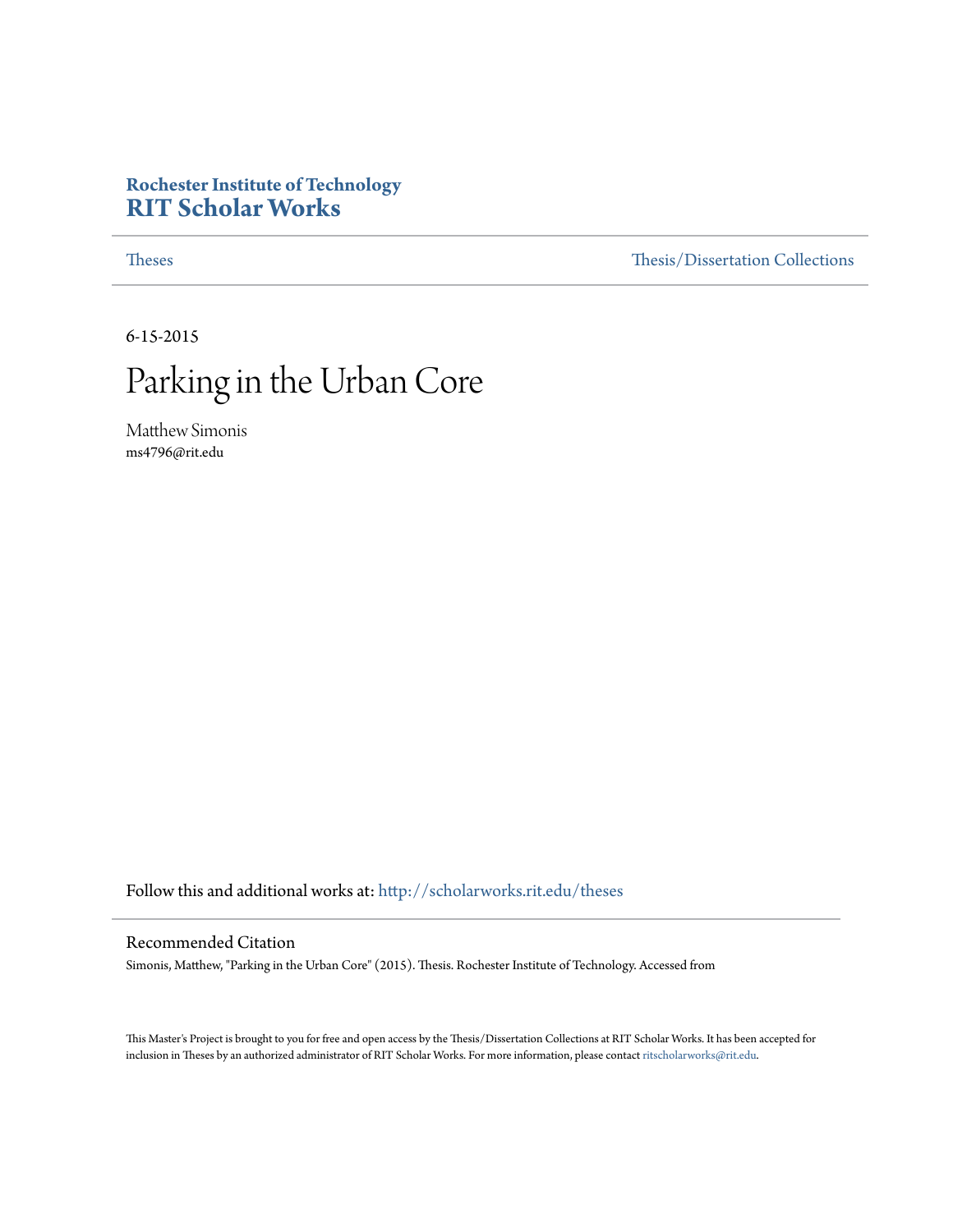# $R \cdot I \cdot T$

## **Parking in the Urban Core**

By

Matthew Simonis

A Capstone Project Submitted in Partial Fulfillment of the Requirements for the Degree of Master of Science in Service Leadership and Innovation

> Department of Service Systems College of Applied Science and Technology

> > Rochester Institute of Technology Rochester, New York June 15, 2015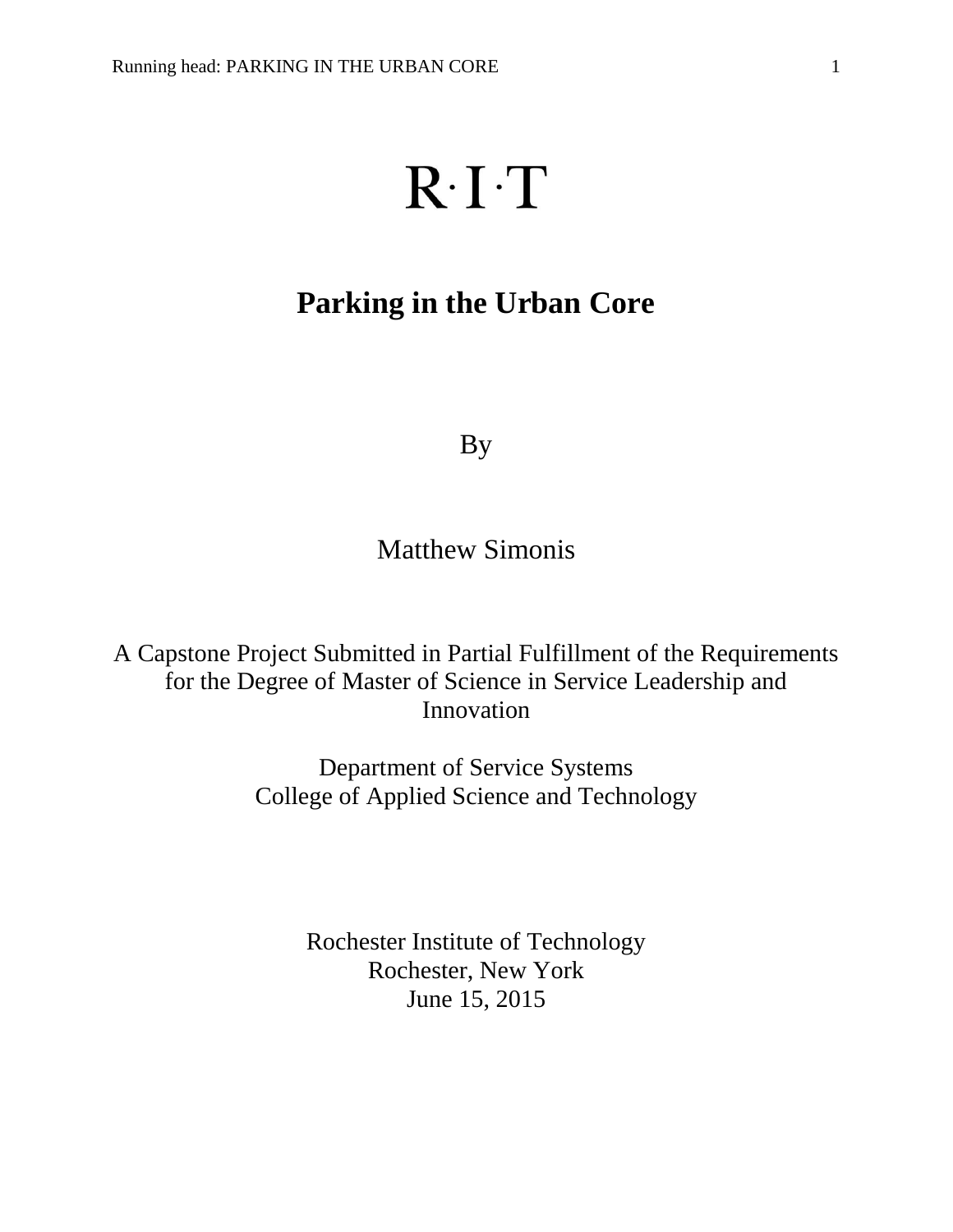**Committee Approval:**

Jennifer Matic Date

Capstone Advisor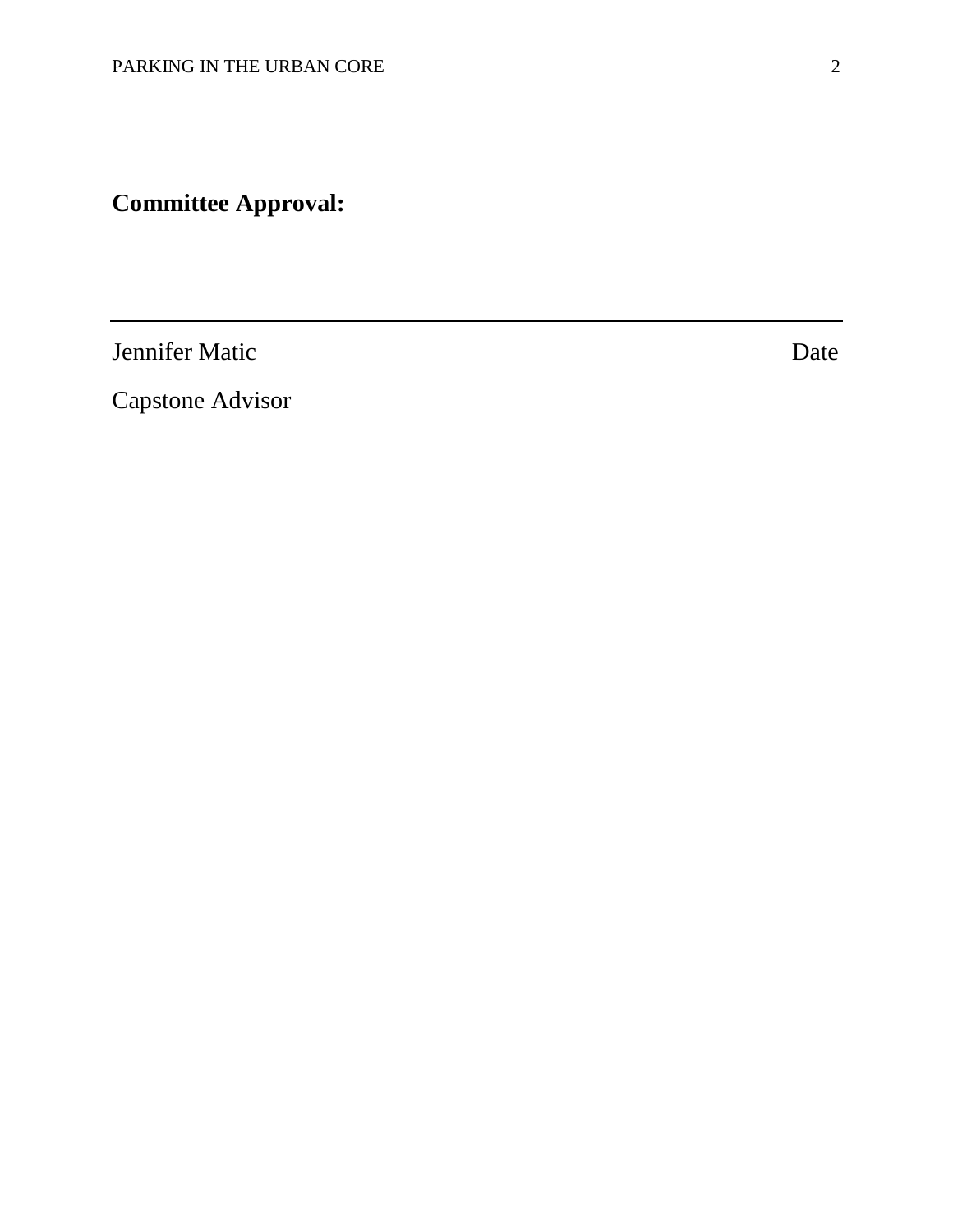"…City engineers – worshiping the twin gods of smooth traffic and ample parking – have turned our downtowns in places that are easy to get to, but not worth arriving at."

-Jeff Speck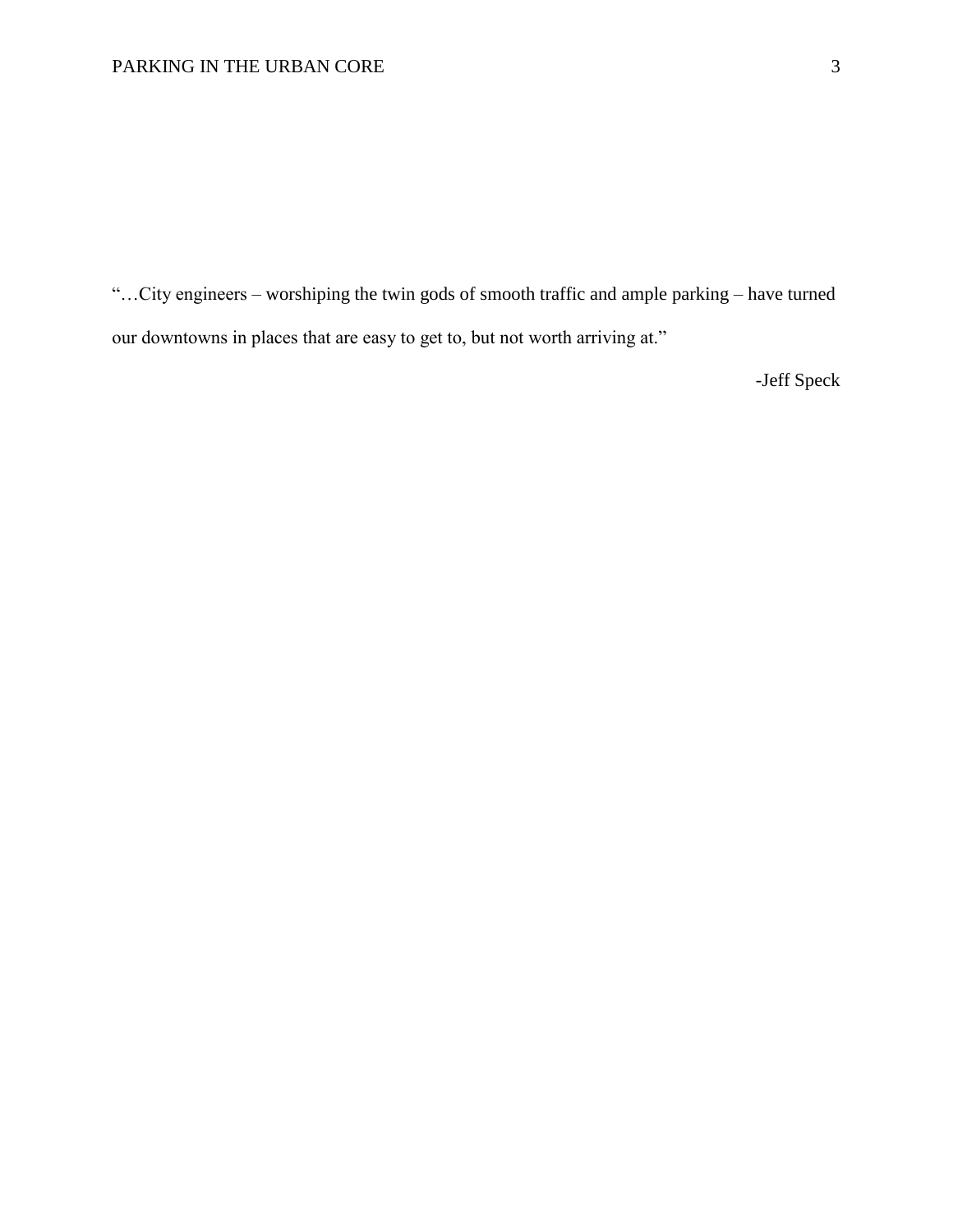#### Abstract

This paper explores parking policy as it relates to the creation of densely populated downtown city centers. The impacts of careful parking planning, correlated with other factors such as streetscape and building design, dictate how people move around their community. This topic is even more important as cities across America have seen a resurgence in their population and are for the first time in decades, laying out new plans and goals of what they are seeking to achieve as it relates to land use. The City of Rochester is one city that is working to create lively streets as stated in their 2014 Center City Master Plan. A qualitative case study analysis will be used to understand what other city's have done with regarding to parking planning. This analysis will demonstrate that innovative approaches to parking planning written into a city code can have a desirable impact. The Project for Public Spaces (2015) states that opportunities such as these have poised American communities to properly prioritize transportation options, just as the City of Rochester has done in their Plan. There is much to be learned and subsequently, planned carefully, as it relates to the built environment and the carefully woven urban fabric.

*Keywords*: Parking, land use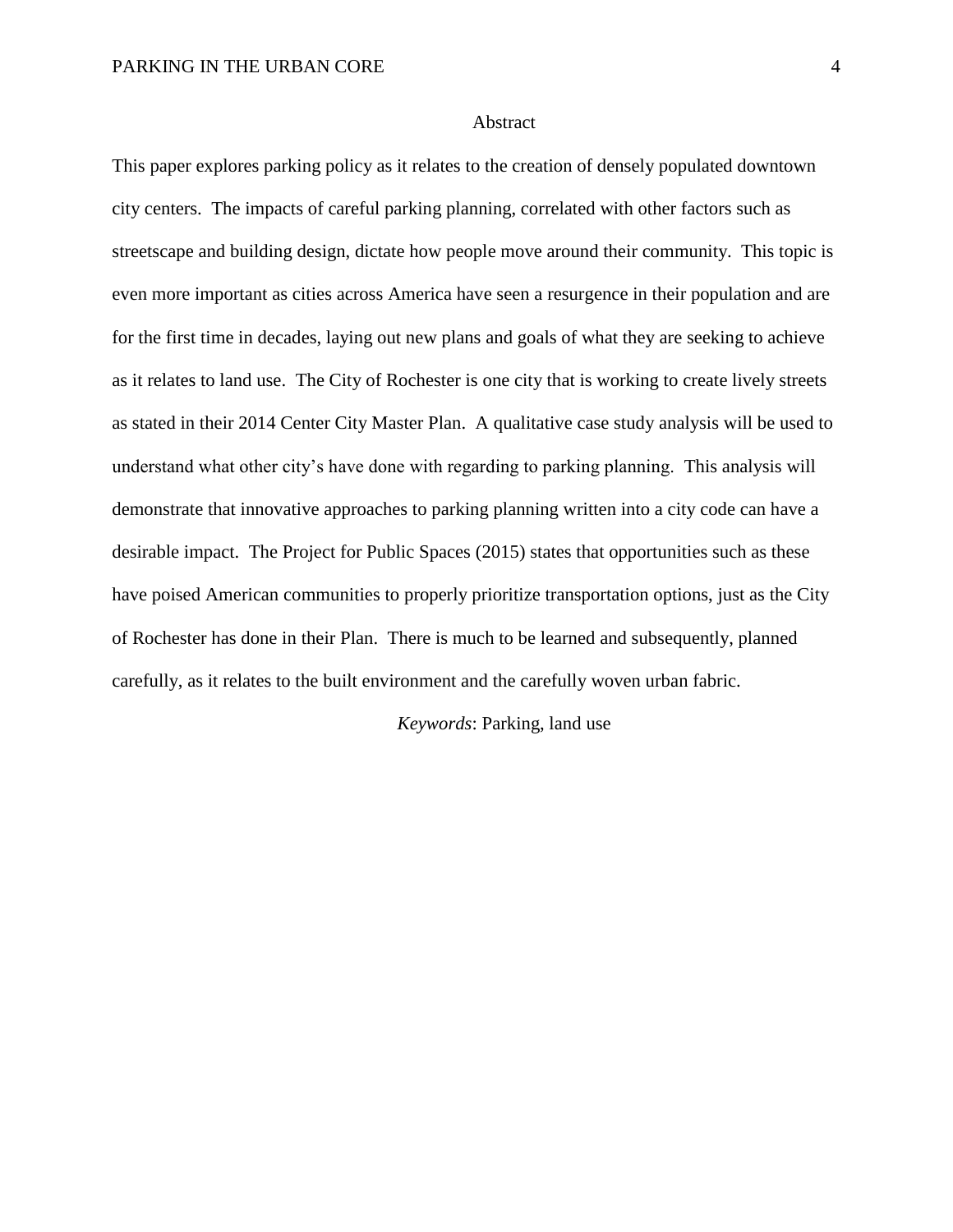## Contents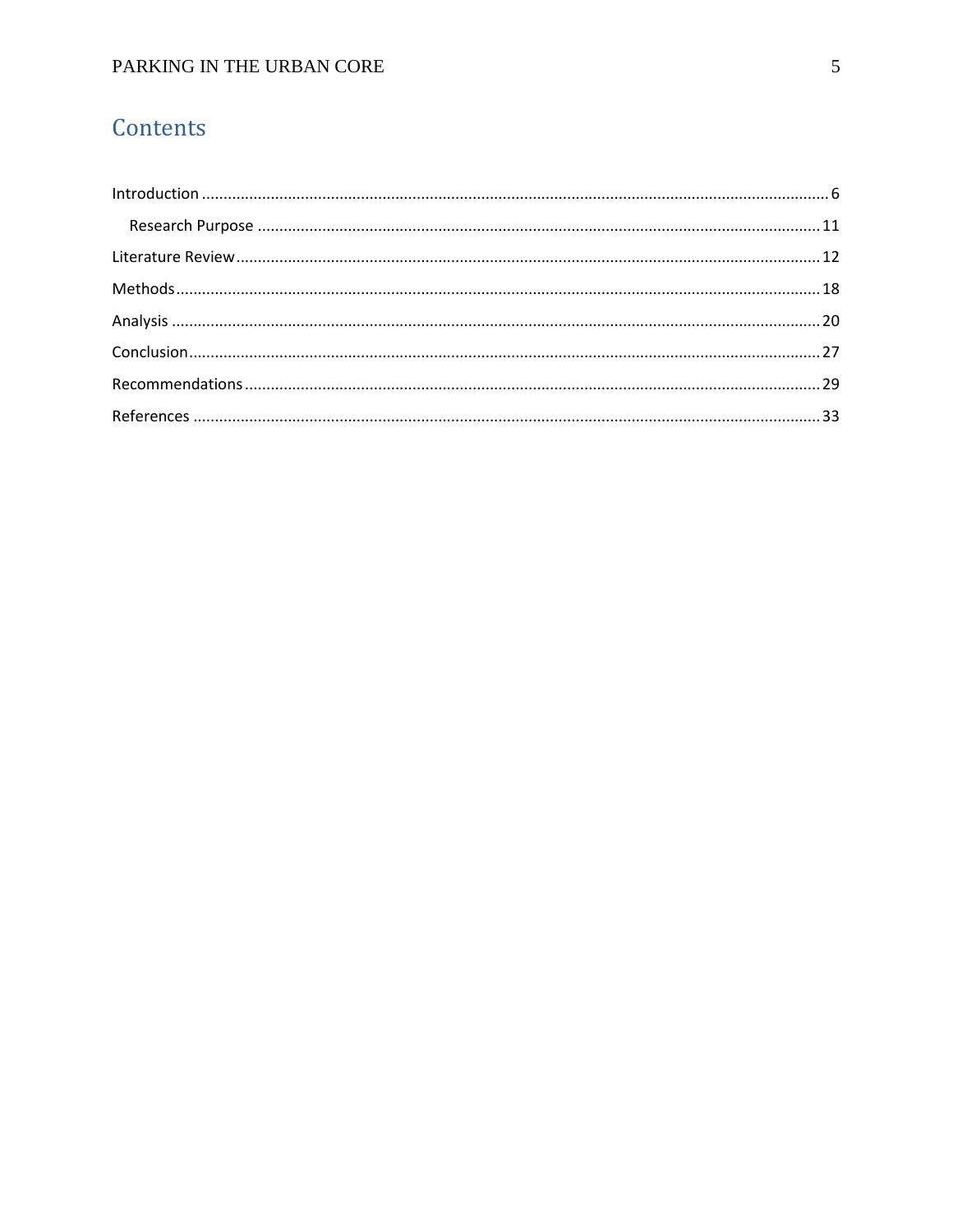#### <span id="page-7-0"></span>Introduction

Cities across America are seeing on unprecedented levels their neighborhoods and urban cores becoming repopulated for the first time in decades. This is in contrast with the previous trend of people leaving cities for a better, safer life in suburban communities. The implications of this shift in American society are seemingly endless and the topic of much discussion, policy, and legislation in city hall's across much of America (Kolko 2014). Much of the discussion has a transportation focus, as cities are right sizing their neighborhoods and downtown center cores to adapt to new residents, new surroundings, and most excitedly, new and re-purposed development. Much of urban planning policies and the demand planners are presented with revolve around correcting past decisions, and in many cases, mistakes. A planning decision that may have made sense a decade or so ago, does not necessarily mean that it fits with neighborhood or community demands or needs today. Additionally, nor does the decision mean that it was based on sound research, support, and generally accepted planning policies which cultivate what a community is attempting to accomplish.

Transportation, or overall general mobility, dominates much of the urban planning discussion as people move back to cities and downtown areas. As Weiner (2008) states, by the 1990's, major new highway construction was over, and the country was moving into the post interstate era. Weiner (2008) states further that this had large implications on transportation planning; this was the case because as society became more dependent on the private automobile, the urban environment and lifestyle began to degrade. This was arguably the beginning of the renewed urban transportation planning movement as cities were beginning to recognize that vast amounts of parking for the private automobile was not the best use of land in an urban core.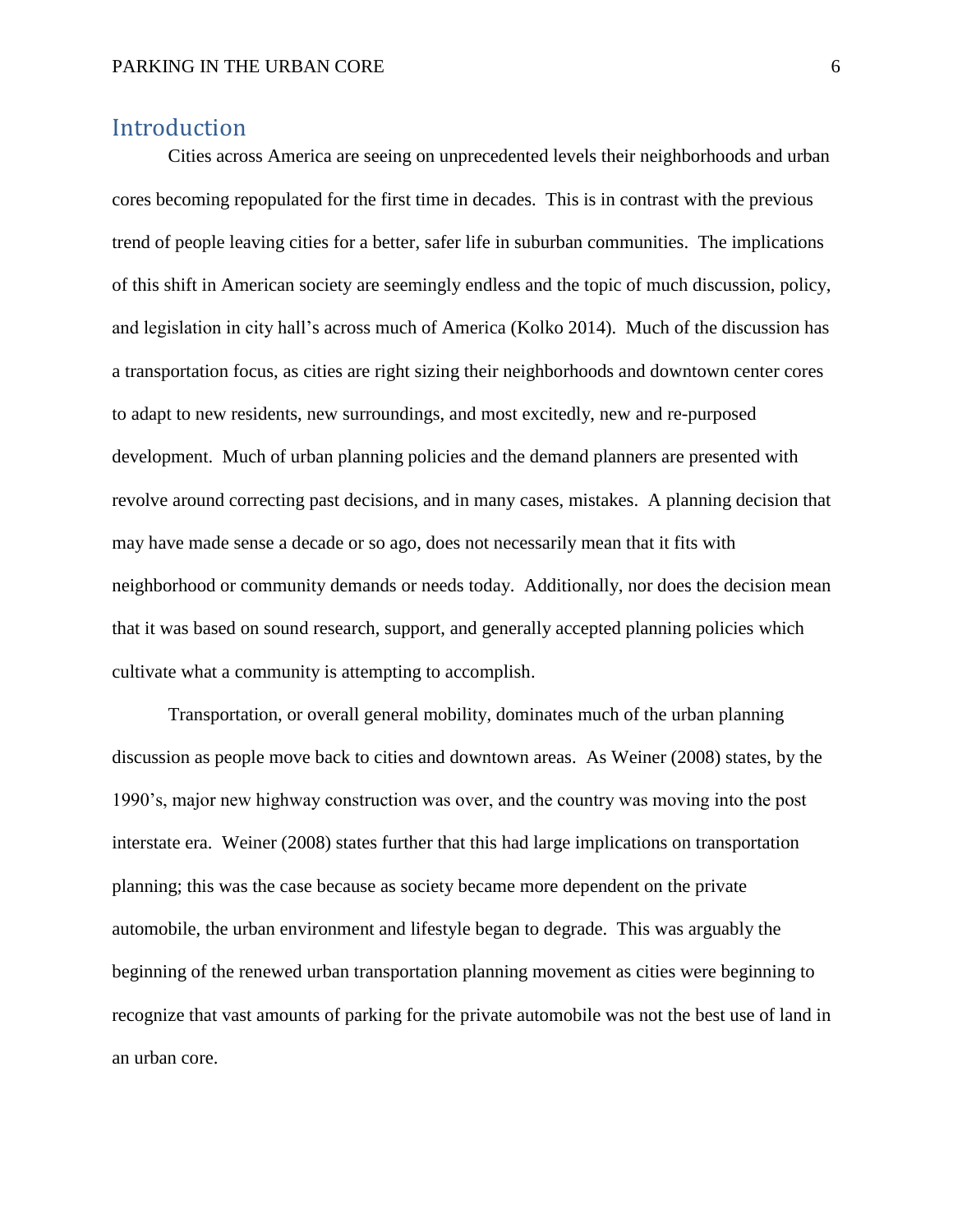Much of this discussion has to do not only with transportation, but mobility. Mobility can be loosely defined as how people get from place to place. This terminology addresses attitudes and beliefs which shape how people move from place to place need to be acknowledged in the policy making process. The more suburban approach to parking planning which dominated the second half of the  $20<sup>th</sup>$  century is seen in sprawling parking lots that are so large that they are rarely, if ever, completely filled. The attitude shift began a brief time after World War II when people began leaving cities and moving to the land outside of cities and building suburban housing tracts. This shift has dominated much of America's way of thinking since that time, which has subsequently influenced planning policies in cities that now may be regarded as flawed or, at minimum, in need of correction. An example of this is the demolition of buildings in the urban core for parking lots. A shift in attitude will also be key in understanding that parking in cities may not happen directly in front of or outside of a destination; it may include walking several blacks to reach a destination.

Cities all across America have begun reviewing and making changes to the code which dictates what developers must adhere to with both new, as well as repurposed developments. Cities have taken different approaches to this review and subsequent changes, whereas others have not yet begun this process. As cities grapple with challenges never before dealt with, the city code which dictates parking may not in fact seem like a top priority. This stands in contrast however, with urban planners who advocate that smart and sustainable planning as it relates to parking and building development can serve as a vehicle by which people move around their community. This of course has implications which are economic, financial, social, safety and health related; among many others. Weiner (2008) states that as federal money for transportation planning began to become scarce, there was a movement to connect the topic to these economic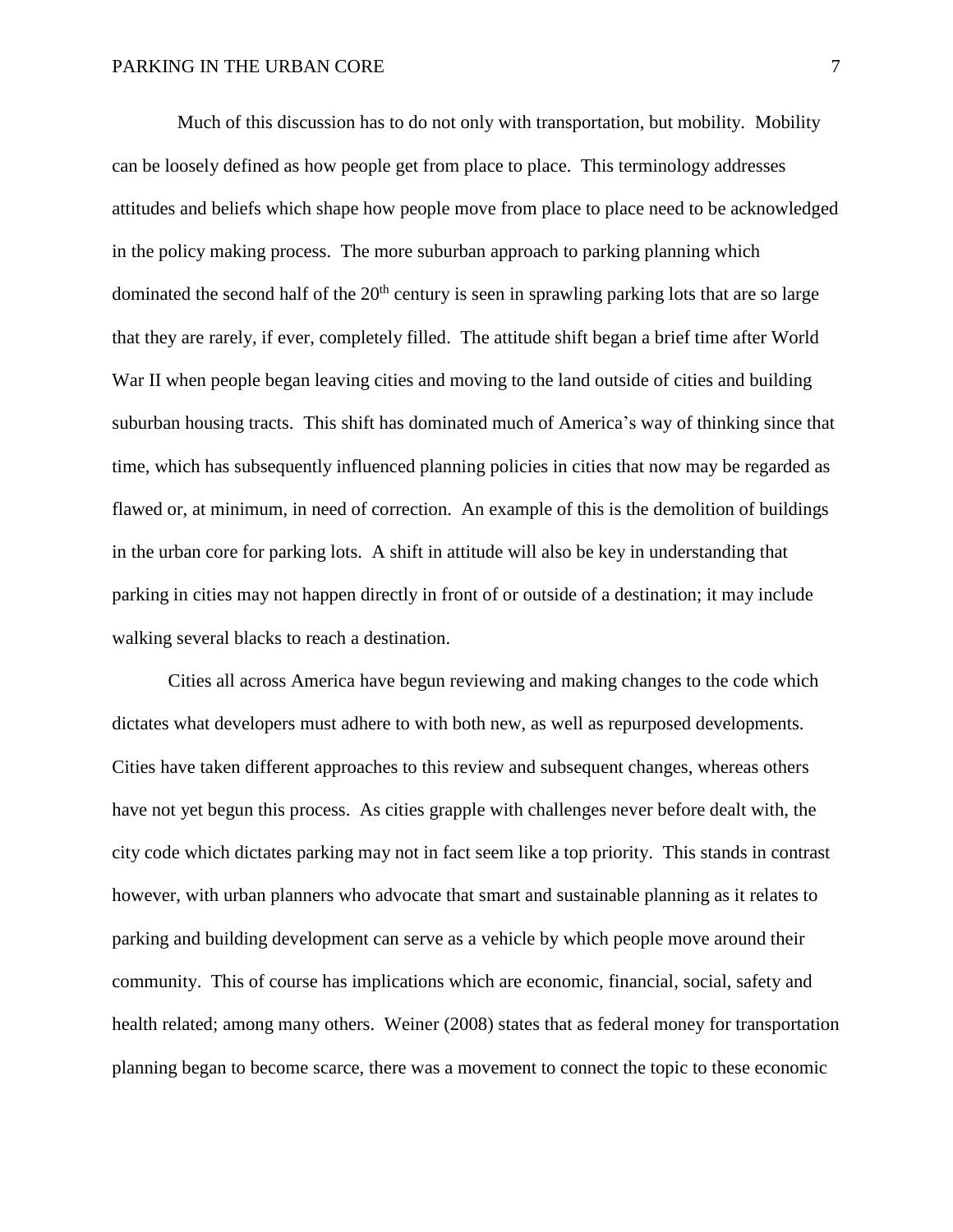development factors as a means for advocating. Weiner (2008) states that in connecting transportation to the economy, it gives municipalities an edge for competing for both national and international business development. With this recognition it will be possible to better address the unprecedented challenges that city hall's across America are facing every day.

The City of Rochester in upstate New York is one such city that is facing these everchanging challenges. The city sits on the southern shore of Lake Ontario at the mouth of the Genesee River. The city is home to 210,358 residents, which is part of the Greater Rochester Metropolitan region, which is home to 1,083,393 residents (United States Census Bureau Data). The Center City of Rochester, otherwise known as downtown, is a portion of the City which roughly includes the Central Business District, the Grove Place Neighborhood, the Cascade District, the East End, the St. Paul Quarter, St. Joseph's Park, as well as High Falls, the Upper East End, Wadsworth Square and Union Alexander (2014 Center City Master Plan). This region of the City is experiencing an unprecedented amount of development, with new projects seemingly being announced on a regular basis. These projects include residential units and retail and commercial space. These developments mark a turning point for the city, which address the need for a comprehensive planning policy regarding parking and the anticipated influx of both residents and visitors. The City's website states that "successfully capitalizing these opportunities requires innovative approaches that leverage our resources to benefit as many of our residents and businesses as possible" (2015).

Capitalizing on these opportunities will take strategic planning on the part of all City Departments, as well as City vendors and community stakeholders. A major part of this planning is the City's 2014 Center City Master Plan. This Plan's previous update was in 2003, and so with all of the dynamic changes in the center city it was recognized that updating this plan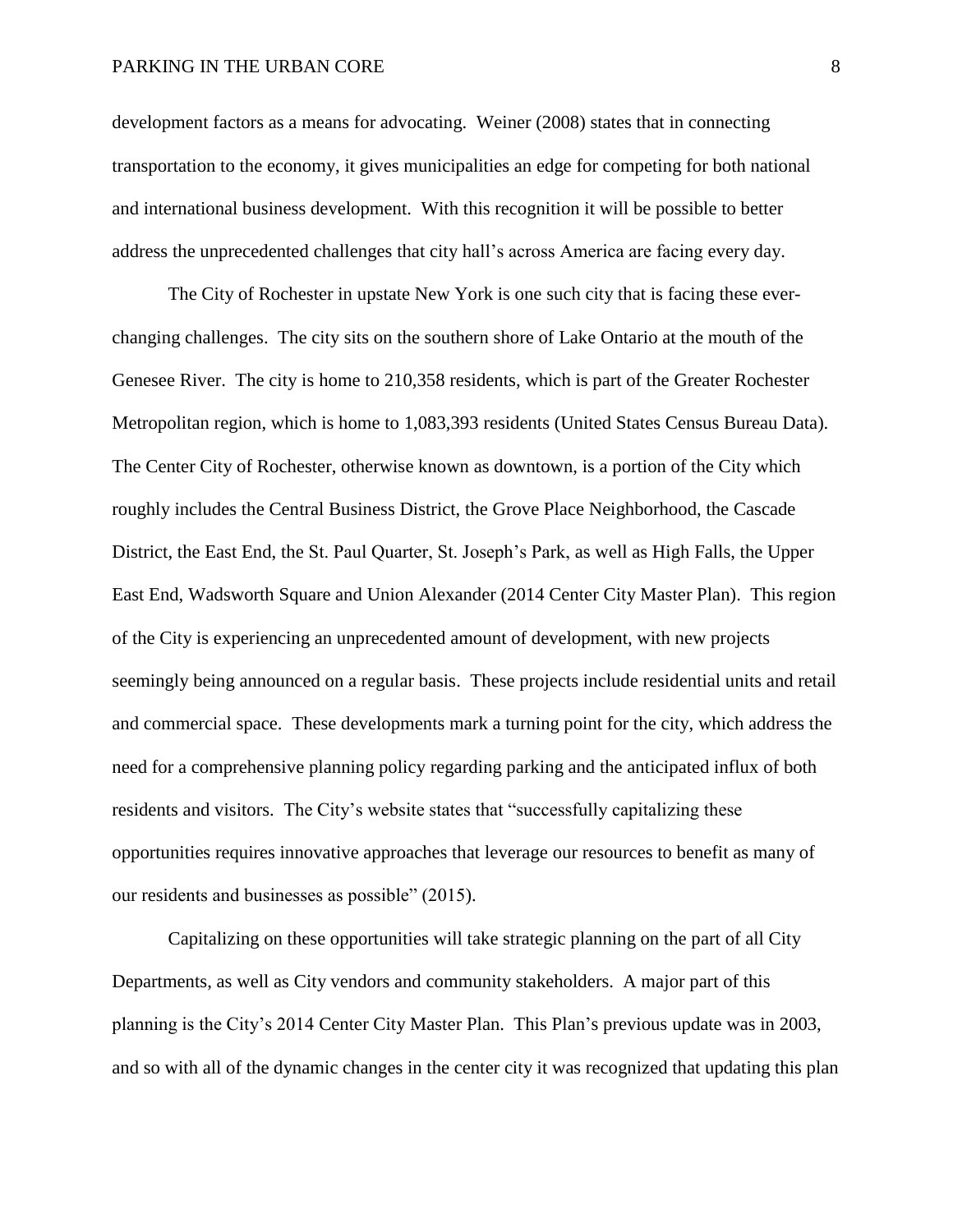was a necessary and important venture. The Plan is a living document, as the process of updating and approving it continues (2014 Center City Master Plan). In addition, the Plan is being developed in tandem by the City's Bureau of Planning and Zoning in the Department of Neighborhood and Business Development and the Bureau of Architecture and Engineering in the Department of Environmental Services (2014 Center City Master Plan).

One of the stated goals of the Plan is "lively streets," which are streets with human activity happening on or along them (2014 Center City Master Plan). Lively streets, or bustling streets, are also streets where the first floors of buildings and structures have active uses (2014 Center City Master Plan). Examples of this are storefronts in commercial areas or front porches or stoops in more residential neighborhoods. How the boundary of where the private building meets the public space or sidewalk is treated is vital to creating lively streets; more specifically, whether there are doors or windows facing the public space affects this directly. This is in contrast to blank or brick walls, which do not create a sense of place for the pedestrian walking on the sidewalk.

There are a number of leverage points which the Plan seeks to explain in detail through which the above stated goals can be accomplished. Arguably, one of the most important leverage points listed in this document is mobility and transportation. This leverage point states clearly prior to further explanation that the prioritization of first pedestrians, then transit and bicycles, and then the private automobile is paramount to a densely populated downtown core (2014 Center City Master Plan). The City acknowledges that the historic urban core was designed long before the automobile (2014 Center City Master Plan). Further, this core was strategically developed with compact, densely populated blocks that were interconnected with a street and sidewalk network (2014 Center City Master Plan).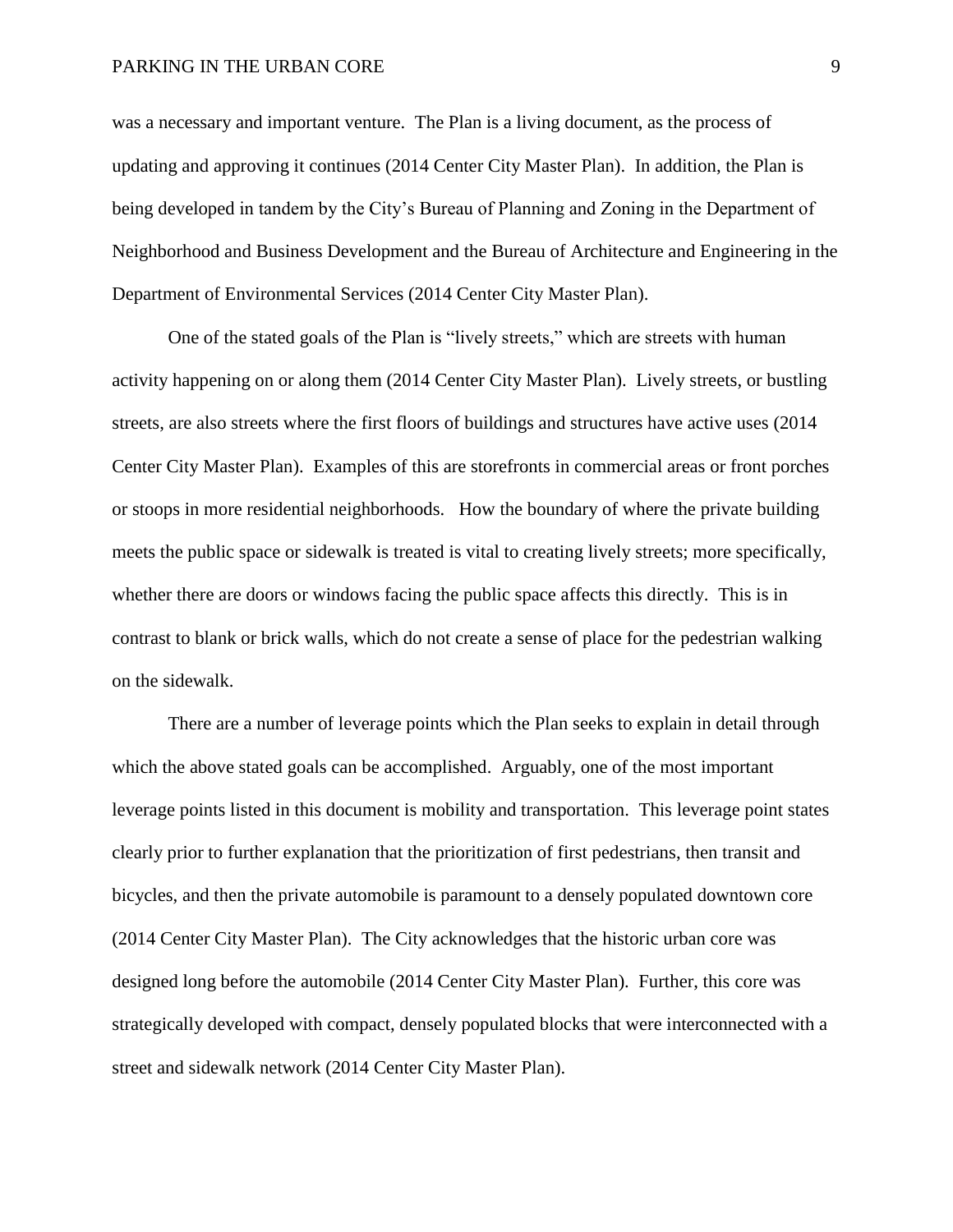Encouraging individuals to walk will also be dependent on a number of factors. As previously mentioned, the active use of a first floor is one of the most important. The Master Plan states that there 47.8 miles of sidewalk in downtown Rochester and an average block perimeter of 1,950 feet, making the downtown core a naturally walkable area (2014 Center City Master Plan). It is imperative that there are very little or no gaps in the sidewalk network, as well that existing city code which discourages surface parking lots, blank ground floor walls, and vacant store fronts is enforced (2014 Center City Master Plan). These factors contribute to street life and the sense of place that is created with such design standards.

For individuals who don't live downtown or in the immediate neighborhoods surrounding the downtown core, arriving downtown is a significant factor. According to the Master Plan, utilizing public transit and/or bicycling is encouraged. The plan states that it is imperative that the City and the Regional Transit Service, or RTS, work collaboratively moving forward. This is especially true with the recent opening of the new Transit Center located downtown. The Genesee River which runs directly through the center of downtown acts as an arterial for bicycling trails (2014 Center City Master Plan). Currently, there are several gaps in the trail, to include breaks or stairs, and so connecting these pieces will be crucial in building on the City's already existing and newly developed bicycle infrastructure.

The last element of the prioritization of mobility and transportation is the private automobile. Although national trends show a decline in per capita automobile use, especially among younger people, this form of transportation will still play a role in planning for the foreseeable future (2014 Center City Master Plan). As such, accommodating these vehicles in a manner which does not negatively affect a densely populated and well developed urban core will be imperative. There are a number of factors which can assist, which all heavily revolve around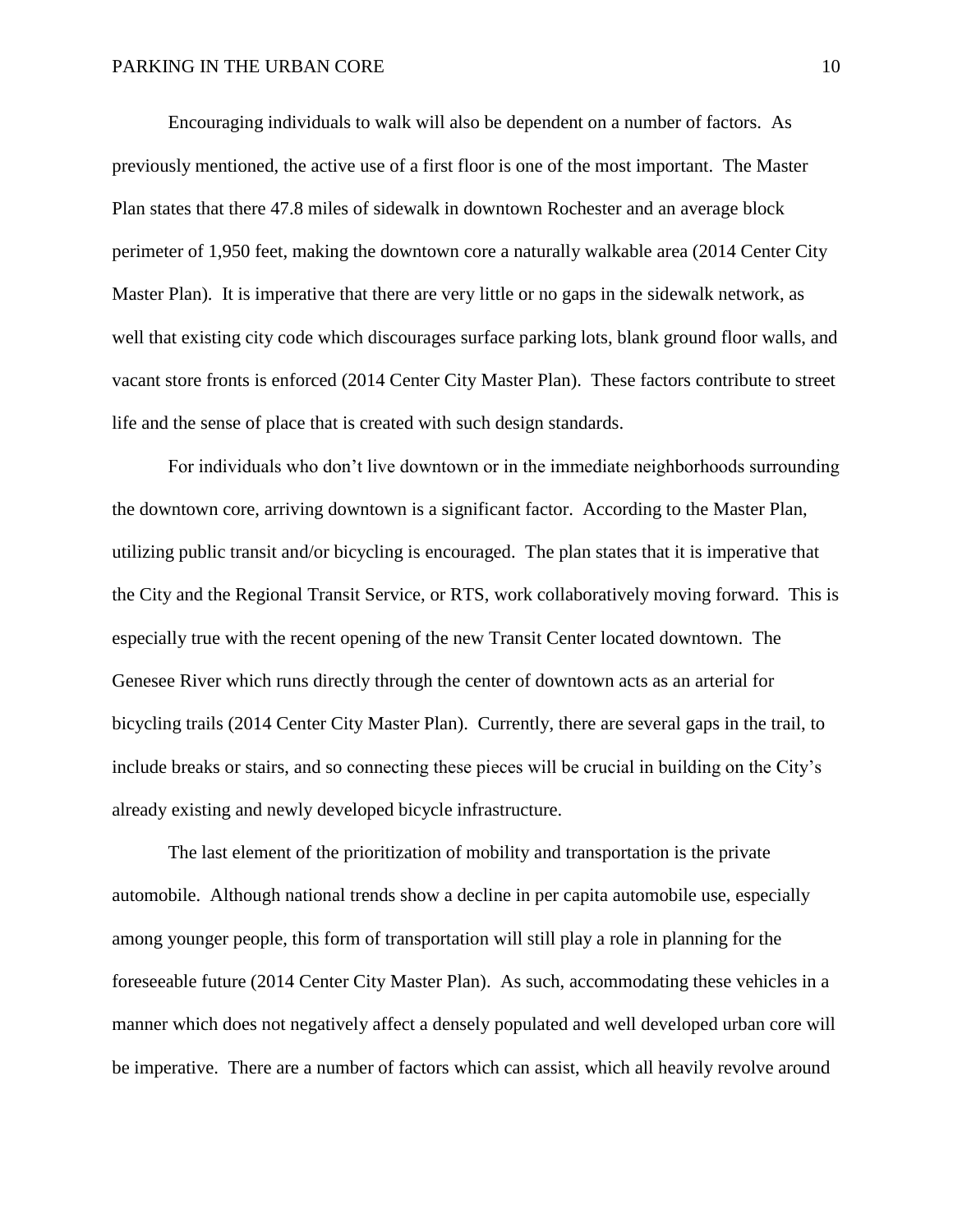the built environment. Some examples of this are street design, to include narrow streets and medians to control speed, as well as shared streets with other transportation options to encourage collaboration and alternative options.

Perhaps one of the most significant elements of transportation and mobility is parking, or the perception of parking. The Plan states that currently just over 20% of land use in downtown Rochester is devoted to parking (2014 Center City Master Plan). So many factors are dependent on this topic; everything from the decision of businesses to locate in the downtown core, to how a resident will travel on a trip to the bank or the pharmacy several blocks away. The emphasis on parking and all of the implications around this topic as emphasized in the 2014 Center City Master Plan tell the story of a city in transition, a city which is grappling with an issue, or at the very least, the perception of an issue, that is used to make important economic decisions that will affect the entire region far into the future.

### <span id="page-12-0"></span>**Research Purpose**

As downtown Rochester continues to transform, assessing existing parking policy will be vital. Further, an analysis of what currently exists will need to be applied to all of the new development that is currently under construction or in the planning phases.

Albeit satirical in nature, the City of Rochester was named as the 2014 Parking Madness Champion, winning the Golden Crater Award, by StreetsBlog USA. StreetsBlog USA (2014) is an urban planning and land use blog that covers an array of topics in these areas. An image of the City of Rochester's many surface parking lots was submitted by several local residents, and then voted on by any of the viewers of the blog. Schmitt (2014) stated surface parking lots have created a use of land where there is nothing to drive to once arriving. This award was given with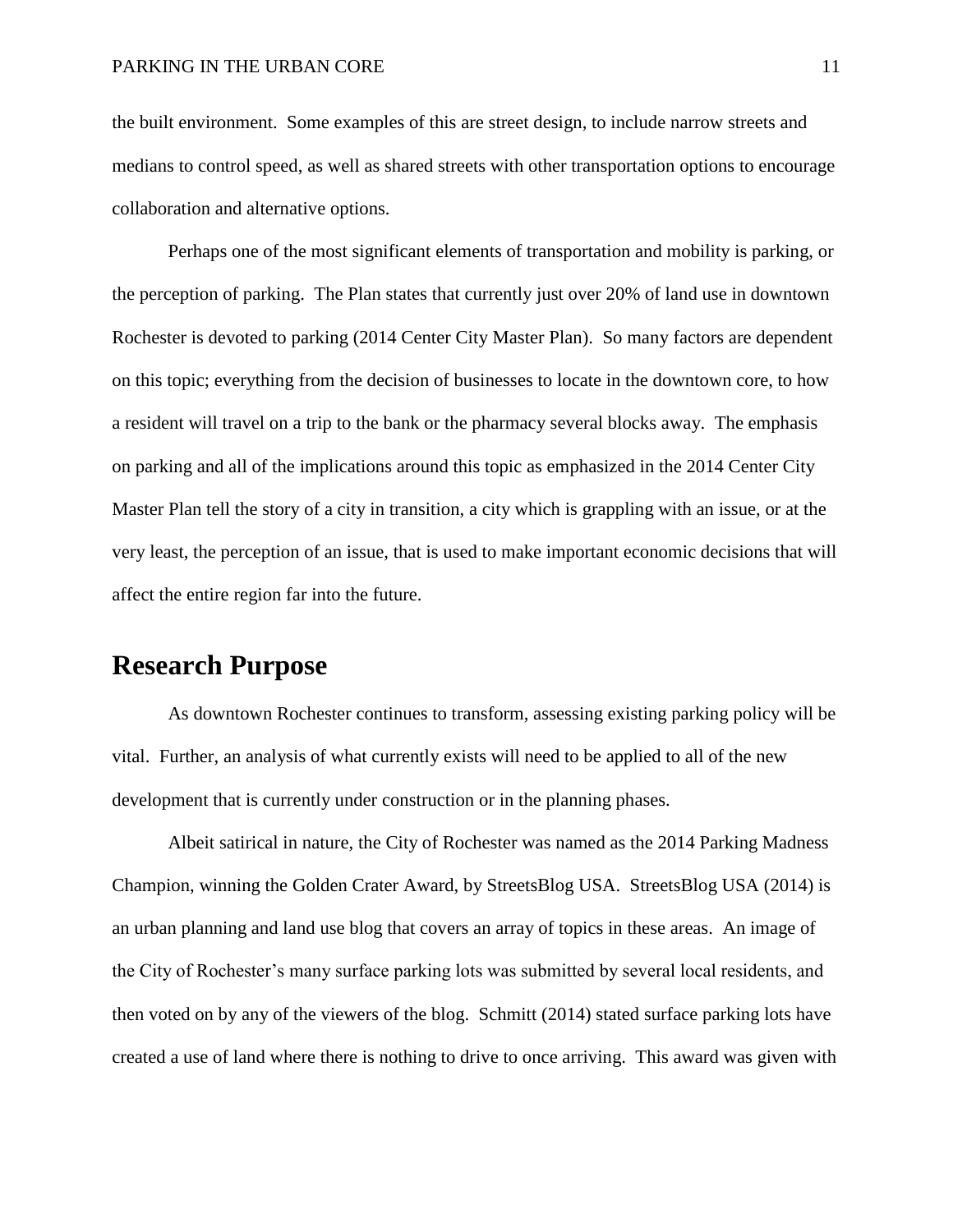the intention of starting an important conversation about the many planning areas that cannot be separated when considering parking policy.

The main research questions to be addressed in this study are:

RQ 1: What is the best policy with regard to providing a minimum and/or maximum number of parking spaces in an effort to build population density?

RQ 2: Are there additional factors to consider other than just the land use in dictating the number of parking spots?

RQ 3: What innovative solutions have cities working to build vibrant downtowns found to be effective in relation to parking policy?

Answering these questions will be vital in an effort to achieve the City of Rochester's stated goal of achieving lively streets. Parking policy and how it shapes how people move around the community will be an integral part of achieving this goal. Further, how policy is written and the components which contribute to it will shape the community's behavior as well as future land use for years to come.

The research questions presented will be explored through the use of the case study approach. This approach allows a specific area, in this case, parking policy, to be explored in depth. This approach allows for insights to be gained from looking at several cities and their respective parking policies, and will assist with answering the important questions stated above.

#### <span id="page-13-0"></span>Literature Review

A key to understanding some of the above questions will be understanding existing literature as it pertains to these policies. Knowing what already exists and attempting to frame it in the context of the City of Rochester can assist with developing policy as the City moves forward. This is key as the built environment dictates so much of how humans behave, as well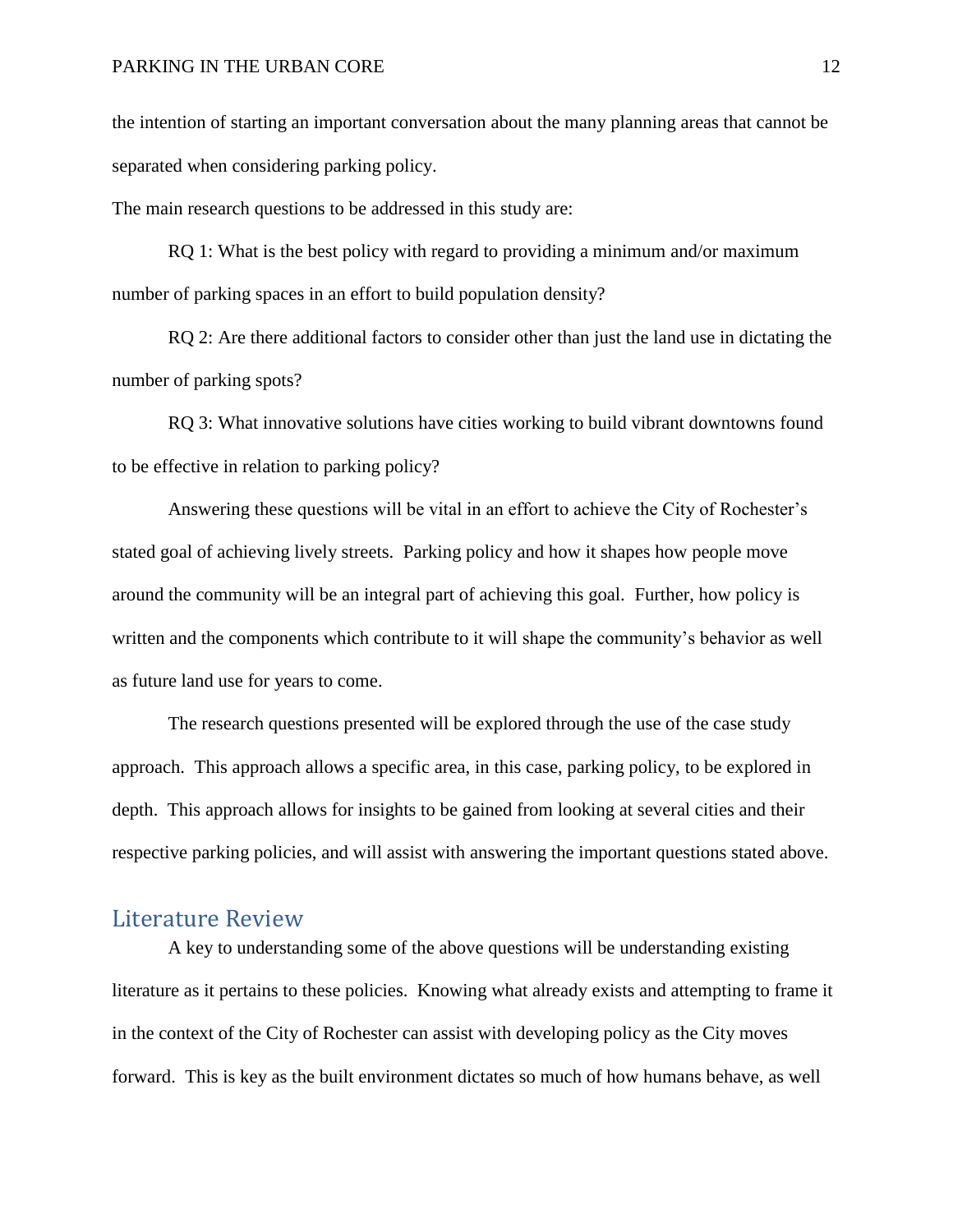as make decisions in their day to day lives. Thus, done properly, proper policy can influence how people choose to move around their community.

Levy, Render, and Benenson (2015) explain that the first residential parking policy originated in Columbus, Ohio in 1923. The requirement was one parking space per apartment. Levy et al. (2015) continue that the first non-residential parking requirement occurred in the City of Fresno in 1939. This was first applied to hospitals and hotels (Levy et al. 2015). It wasn't until the 1950's that a more widespread parking policy in places all across the United States was adopted. This was due to increased car usage and a fear of a shortage of curbside parking spaces. These initial approaches, which revolved heavily around attempting to create an unlimited number of parking spaces, were a typical approach in the years to come. Its simplicity began to have implications and unintended consequences, however, as it became more widespread. These consequences revolved around turning our cities into places where there was plenty of parking, but no businesses to arrive at once there. This is the balance of land use that planners and city officials continue to face today.

Levy et al. (2015) explain that in recent decades, the engineering view of "minimum parking codes" has been replaced with "maximum parking codes," as well as limited parking development and more demand pricing. This change in approach and more importantly, thinking, is an important concept for several reasons. The first of which is that policy in cities according to these authors began and continues to take the shape of only allowing a limited number of parking spots which creates a demand, as opposed to mandating a minimum, which may then allow the business owner to add additional spots as they see fit. Further, allowing owners to make this decision may not be in the best interest of urban planning policy and research. Another important point here is the demand pricing; this idea is relevant as it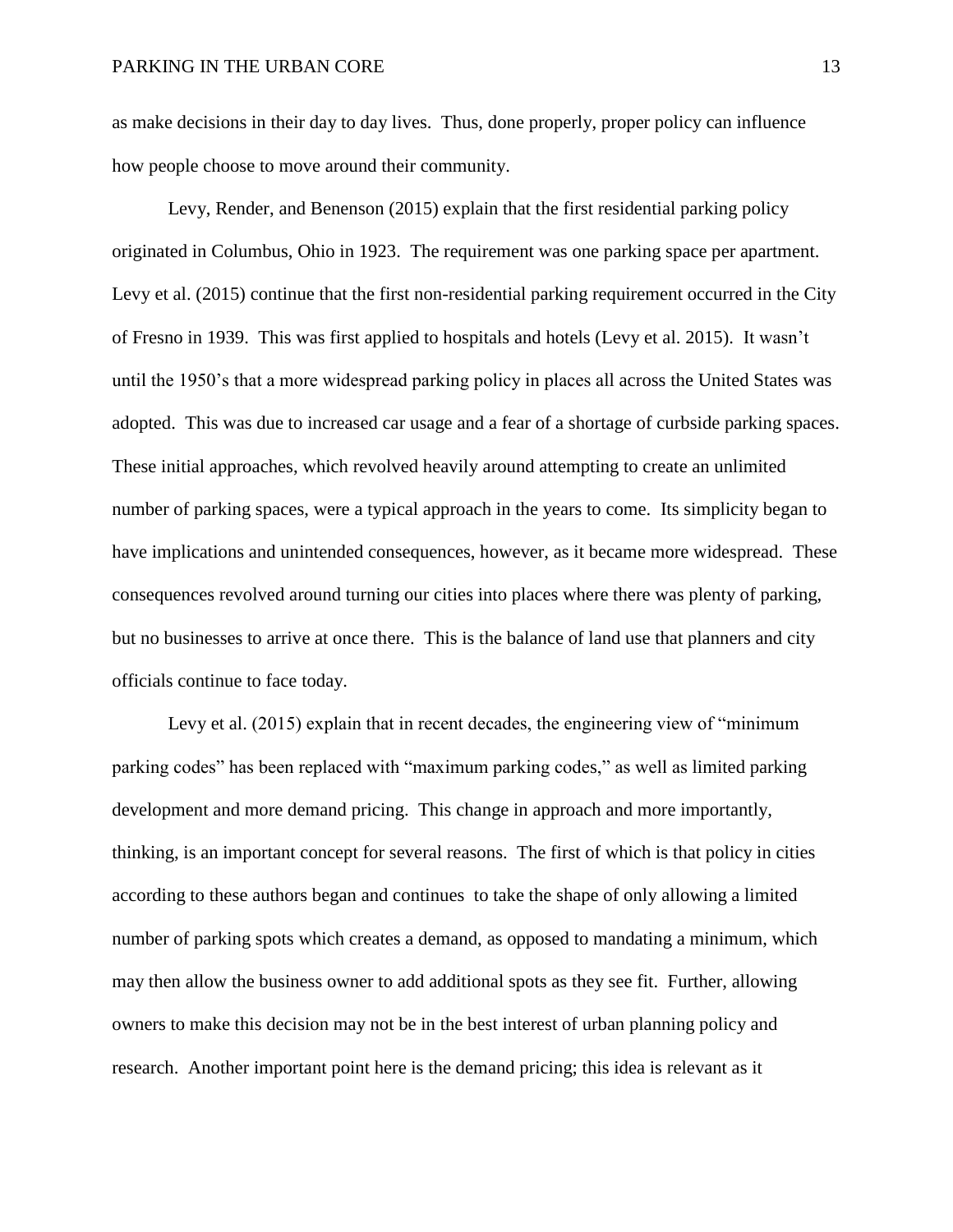transcends more traditional thinking about parking, which is, simply build a lot of parking, regardless of the area, thereby, creating parking that may not in fact be needed. Doing this could have many ramifications, chief among them being that doing so could take up developable land to be placed on a city's tax rolls.

Levy et al. (2015) explain that researchers and transportation planners have proven that not only is the idea of unlimited parking not sustainable due to space issues, it also ignores the inherent idea of the built environment dictating human action, or inaction. Specific to urban planning, studies have shown that widening roads will generate more traffic and put an emphasis on increased private automobile use (Levy et al. 2015). This then leads to increased automobile trips, lengths of the trip, and increased automobile ownership. These other factors, or unintended consequences as explained by some, exacerbate unmanageable trends.

These facts are the basis of understanding the present day shift to mobility, with a focus on public transit, bicycles, and pedestrians for urban transportation systems as a stated goal in the City of Rochester's Center City Master Plan. This is not to ignore the private automobile, as the Plan states that they will have an impact for the foreseeable future; it is however meant to expand the scope of transportation and the impact its policy has on cities. Cities have begun calling these plans Active Transportation plans, which puts more of an emphasis on all forms of transportation and mobility.

 Levy et al. (2015) present a model for transportation and parking that planners to use as it relates to how much parking should be supplied to residents and visitors of cities across the country. Levy et al. (2015) explain that there is a formula to use that includes a target goal of 85% parking space occupation at any given time, with the ability to go as high as 92-93%. This target would be done by estimating the supply and demand of parking spaces, but what elements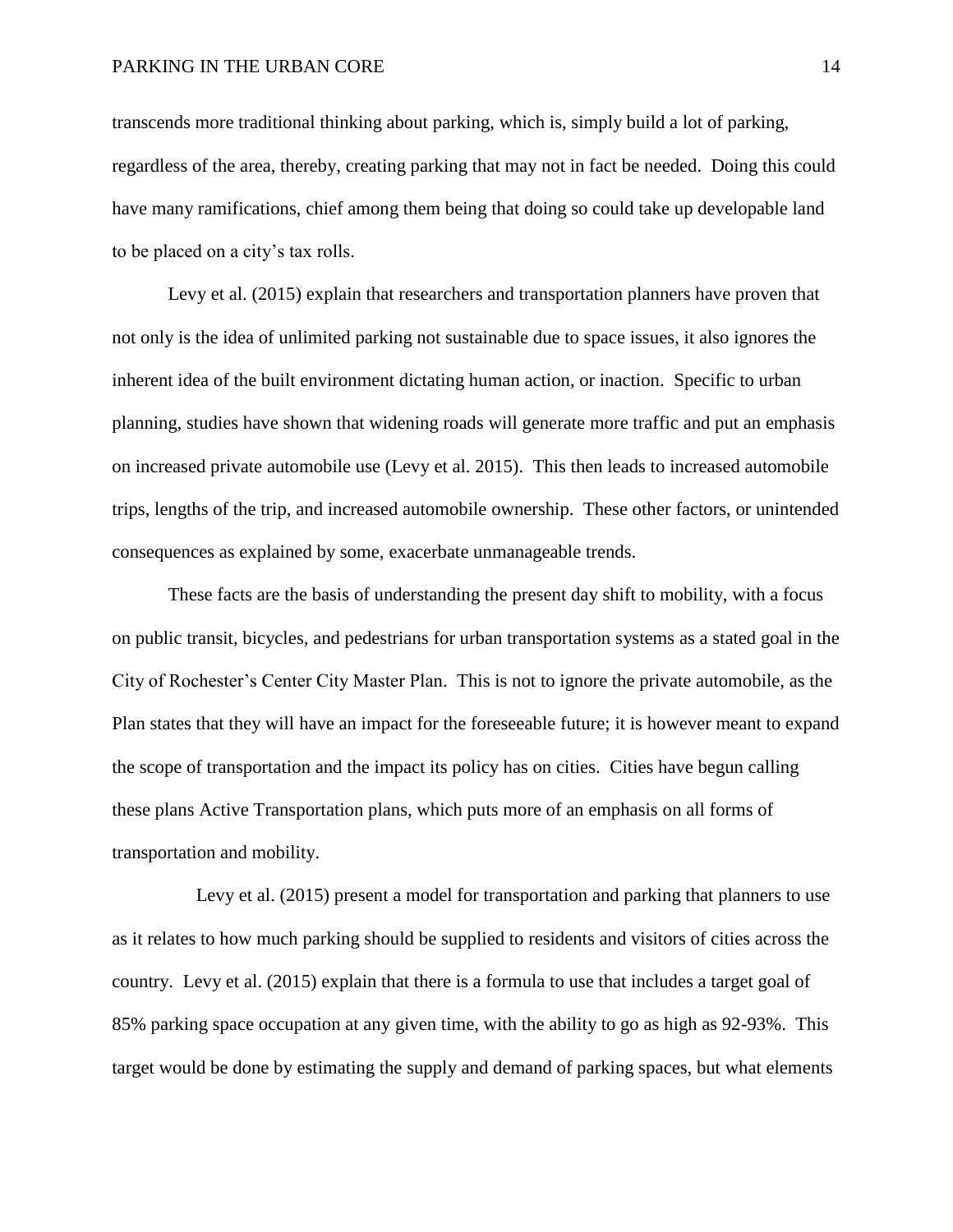should be included in the equation continue to be debated. Several factors that some researchers advocate for are location, price, and on-street versus off-street availability. Levy et al. (2015) continue that one element left out of the typical location is taking into consideration how long drivers will continue driving around until finding a parking space before simply leaving the area. This model may also be used by cities to reproduce in a way that is beneficial to their existing conditions and access to necessary resources.

Levy et al. (2015) explain that much of existing parking research is done in terms of economic factors; that is, assuming that all who are seeking to park are looking to minimize the cost. This inherent assumption does not take in account the area where individuals are looking to park. Arguably, if it is a popular sought after destination, people will be more willing to pay more to park their vehicles. This idea of adjusting parking accordingly is a concept which is gaining traction across much of America due to the technology through smart phones that most individuals now have at their finger tips.

Prall (2014) explains that cities across America are now using this technology that is available to price parking in real time, essentially making the number of spots available not the foremost factor in policy. Prall (2014) explains that the City of Norwalk, Connecticut now assists with the competing interests of managing its 4,000 parking spots with technology. Prall (2014) explains that this assists with parking turnover, as well as creating a more sustainable, vibrant downtown. This newly developed technology is happening through the use of a smart phone application. Prall (2014) continues that residents and visitors to the city simply download the application on their phone, and through the use of sensors in the road and parking areas, the application will guide users to areas where parking is available. Prices are then adjusted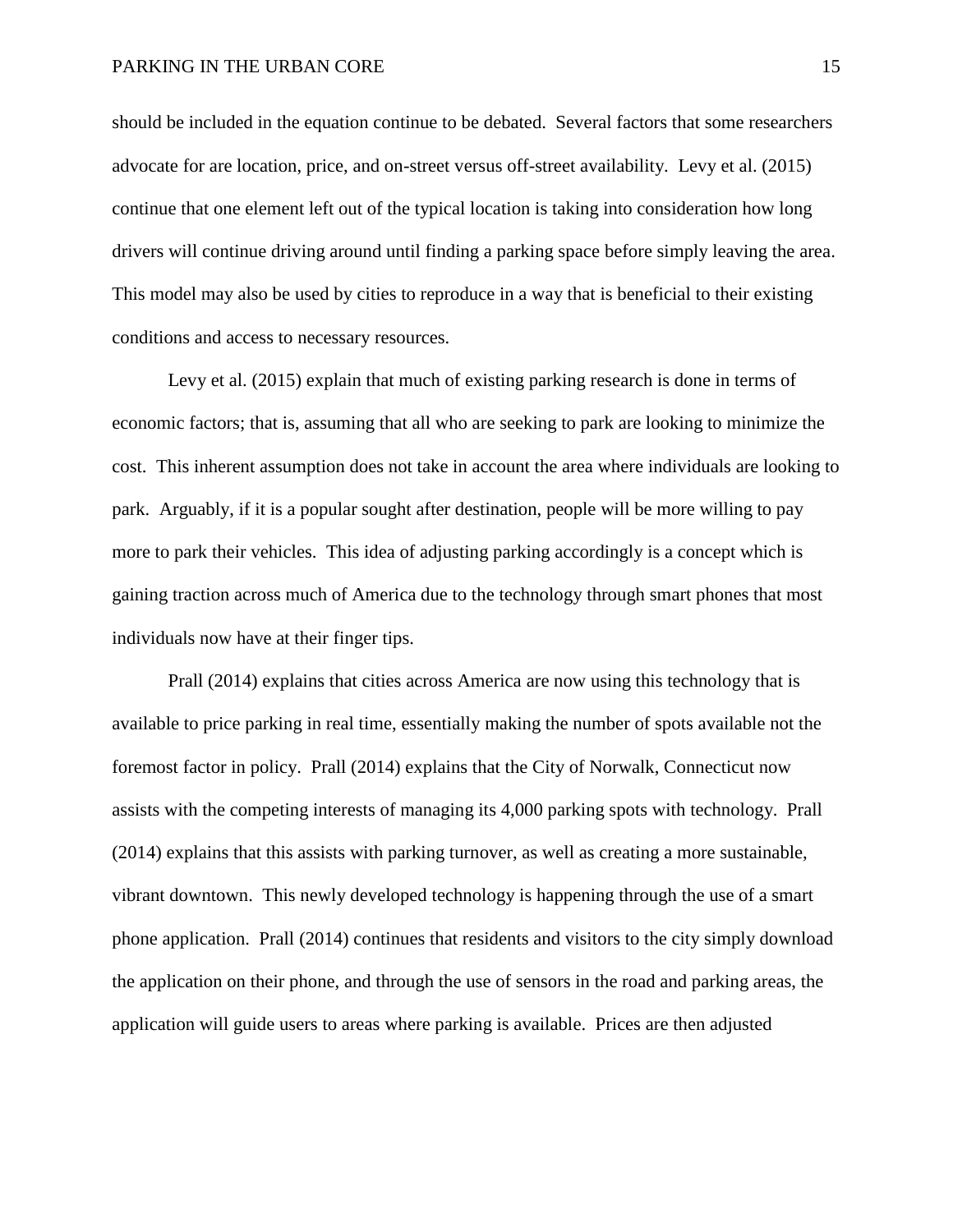accordingly; contributing factors include duration of time being parked at the location, as well as amenities and services in the adjacent area.

According to the article, there are a number of advantages to this pilot program. Prall (2014) explains that the first of these is the convenience and ease it offers to customers. This is especially true with visitors to the city, who may be unfamiliar with the city's landscape and where parking is available. The second advantage as Prall (2014) explains is environmental in nature. This is due to less time spent driving around looking for an available spot, which lowers emissions and the burning of fossil fuels from vehicles. Lastly, Prall (2014) explains the very impactful benefit to the city. This is the case as they now have parking information in real time available to them to assist with important factors such as parking policy, infrastructure needs, and the budgeting process, among others. This data can be used to begin retrofitting areas where sprawling, unused parking lots have taken over land use.

Ben-Joseph (2012) notes that in some cities, surface parking lots cover over a third of land area. This fact alone demonstrates that parking lots are one of the most notable landscape features of our built environment. Ben-Joseph (2012) explains that this is important as many local zoning ordinances which regulate parking only regulate minimum and maximum number of spaces, without a focus on design. This contributes further to our built environment and reflects highly on the character of the neighborhood or area where the surface parking lots exist.

It should also be mentioned that all of this land use in our cities is being used toward the automobile, for which 95 percent of the time is immobile (Ben-Joseph 2012). As Ben-Joseph (2012) points out, this begs many questions that need to be answered. Ben-Joseph (2012) lays out many of these questions when he asks such things as can these parking lots can be designed in a more aesthetically pleasing manner, can the lots provide more than simply car storage, and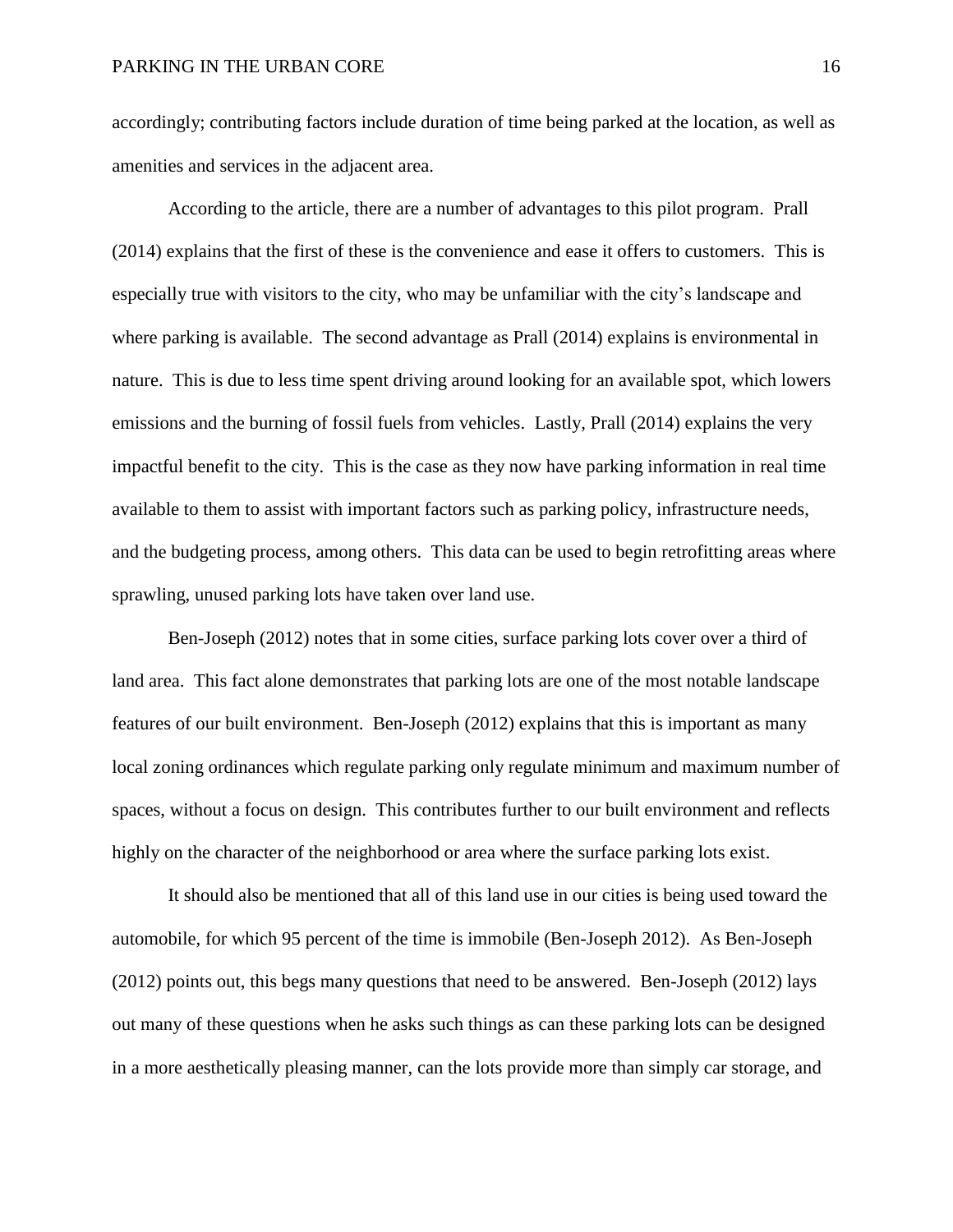can the lots be infused into our built environment in a way which creates an enjoyable experience for all.

Arnott & Inci (2006) have researched and presented a model which revolves around what much of existing research does, that is, pricing. Arnott & Inci (2006) argues that pricing directly effects cruising time, or the time people take to drive around looking for parking. Proper pricing and price adjusting, Arnott & Inci (2006) state, can also maintain high occupancy in existing parking lots. Other factors that the authors stress the importance of include on-street compared with off-street parking, as well as walk time from where a car is parked to the individual's destination. All of these are factors which can be used in pricing adjustments to maintain an equilibrium or stability ratio. This is where many factors would join together to work in conjunction in accomplishing all of the goals laid forth.

A review of the literature demonstrates that that the built environment with regard to parking in densely populated urban areas is an area where more research is needed. Much of the existing research in the area of parking has a case study focus and has much to do with pricing. As previously mentioned, much of urban planning and policy making is an effort to correct mistakes from the past and apply more accepted, current practices. Pricing parking accordingly can be seen as doing this as it deals more solely with policy than changing the built environment. Researchers have argued that adjusting pricing accordingly for both on street parking, as well as parking lots, will have a great affect on availability of spots for those that are searching for them. This has been done through an analysis of the specific area to see what the demand is, as well as in real time through an application on a smart phone.

The existing body of information lacks research on parking requirements with regard to a minimum and/or maximum number of parking spots. This gap in the literature may exist for a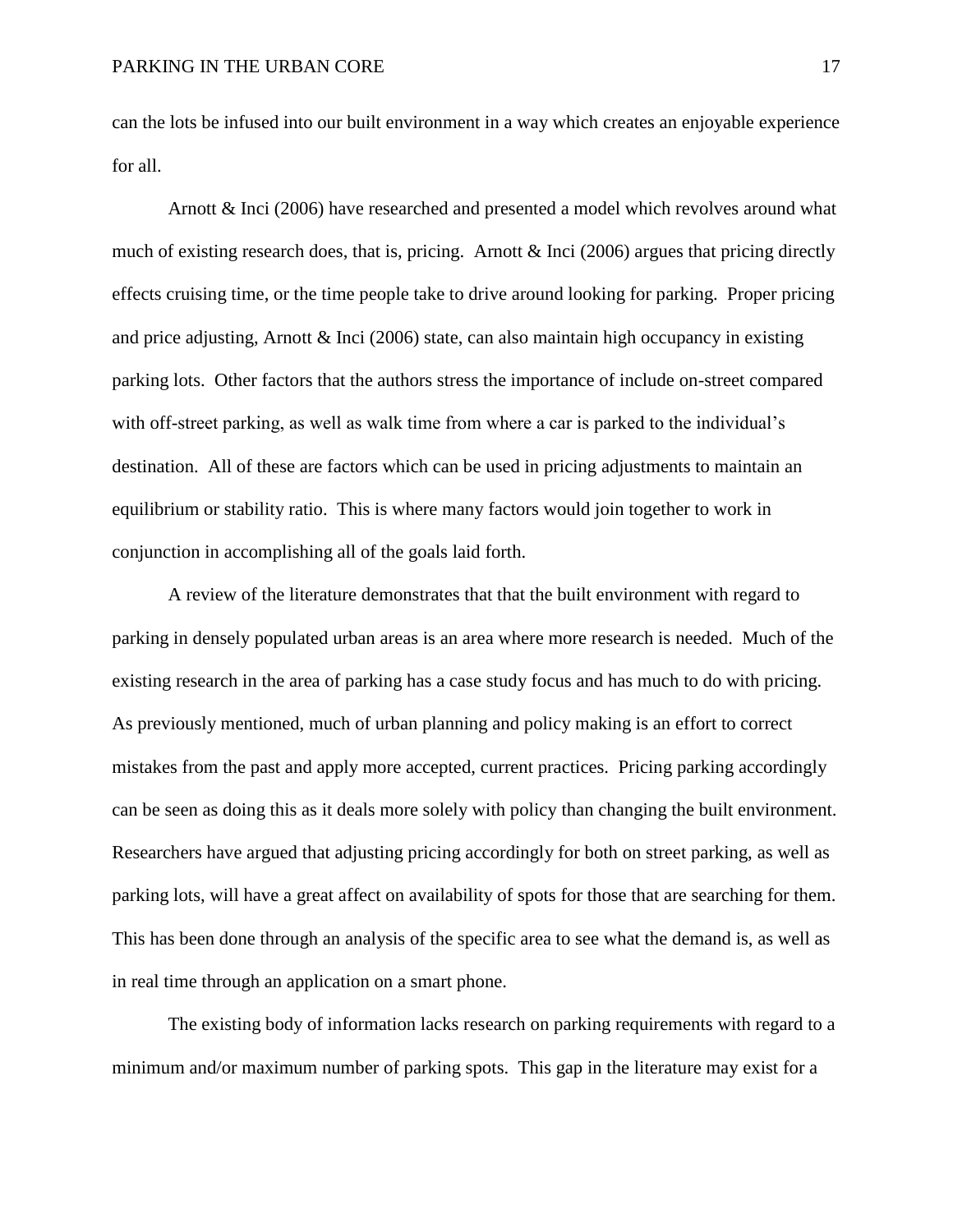number of reasons. First and foremost, it is relatively new area with regard to demand. Put more simply, it has only been in the last decade that people have been returning to urban areas which has subsequently created a high demand for land use. American society which widely accepts the private automobile for transportation is in the midst of a change in culture to where more alternative modes of transportation are becoming accepted. The implications of this are sociological in nature, and must be applied to the urban planning framework.

Further research that is needed should address the 85% occupancy rate for parking spaces in a given area. Research needs to be conducted on what factors should contribute to this percentage. This will assist with achieving such a number, which may or may not include pricing. The intricacies of achieving such a percentage should be considered through best practices, as well as active research and analysis. The important take-away is that parking must not be viewed in a vacuum; it is a topic which needs to be seen through an all encompassing lens for which the urban fabric depends.

#### <span id="page-19-0"></span>**Methods**

Formulating the best parking policy for the City of Rochester is an important endeavor with far reaching implications. This is especially true with a rapidly changing downtown landscape, which further accentuates the need for such sound policy. The following questions will be key in detailing such policy:

RQ 1: What is the best policy with regard to providing a minimum and/or maximum number of parking spaces in an effort to build population density?

RQ 2: Are there additional factors to consider other than just the land use in dictating the number of parking spots?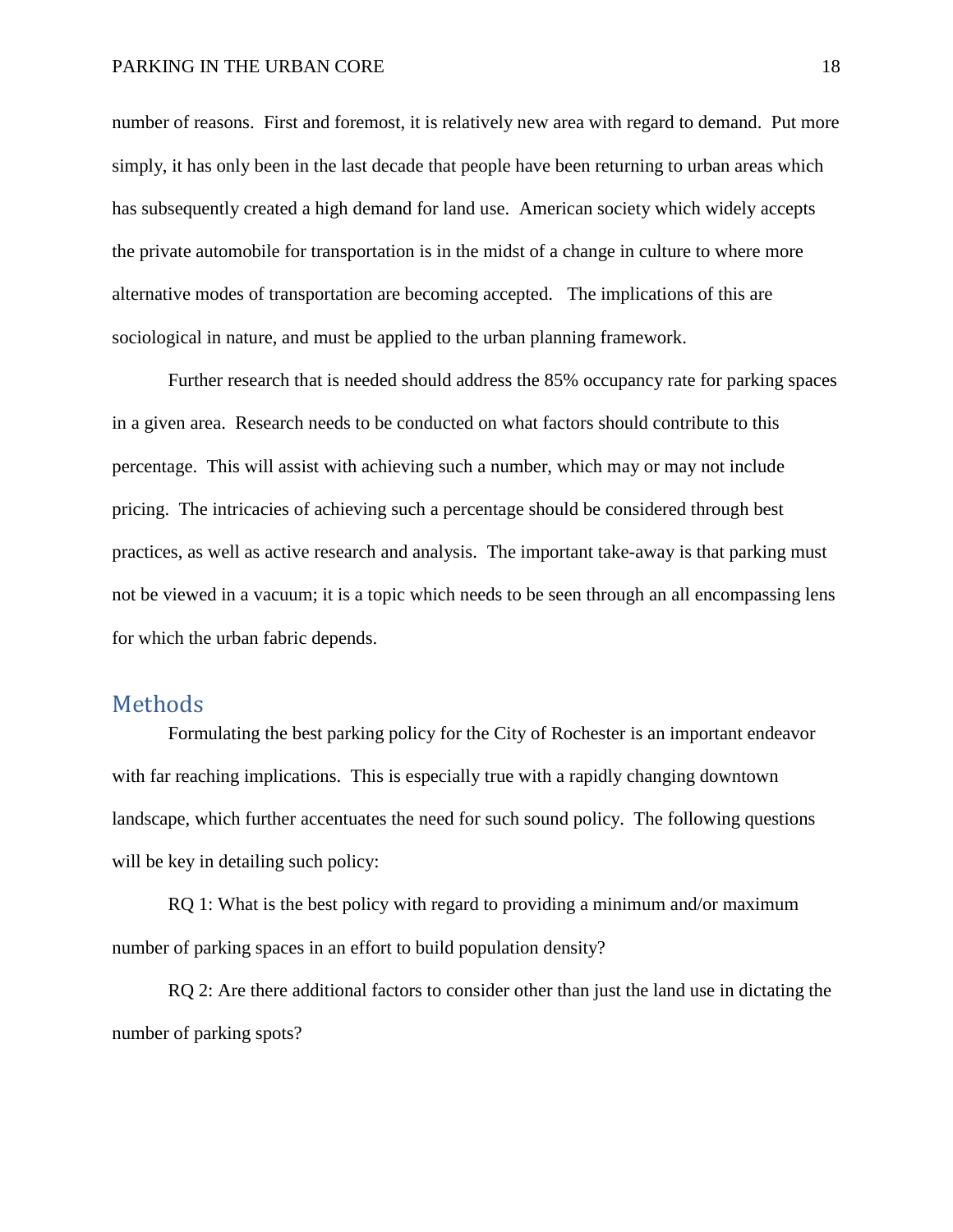RQ 3: What innovative solutions have cities working to build vibrant downtowns found to be effective in relation to parking policy?

Studying this topic in a qualitative manner is most appropriate. On the surface, it may seem that studying parking in a quantitative manner would make more sense. This would be argued by simply stating the number of people living in an area and subsequently needing to have that number of parking spots. This of course, defies logic in the sense that it assumes all individuals are car owners and need a parking space. It also doesn't address other areas such as nearby workers, visitors, and other land use components. This speaks to the lack of clarity in the topic and subsequently, the benefit of using a qualitative approach.

Additionally, qualitative research is an appropriate method to use as it is difficult to quantify much of the urban fabric and the built environment. These factors, many of which that were previously mentioned, encourage and in many cases, reward, a certain behavior; in this case, not using a private automobile. This would be determined by examples such whether there is a large parking lot for a pedestrian to walk through upon arrival to the destination or whether there is bicycle parking available. This will of course not be the case with all people, making once again, the qualitative approach the best option.

Further, studying the topic of parking and related policy will be done through the use of the case study. Denscombe (2010) describe the case study approach as one which provides a focus on just one aspect of research in the social setting. Denscombe (2010) explains one of the major benefits of this important approach is the insight gained from having a very specific focus that might ordinarily be missed in a larger scale study. Denscombe (2010) states simply that "the aim is to illuminate the general by looking at the particular" (p. 53).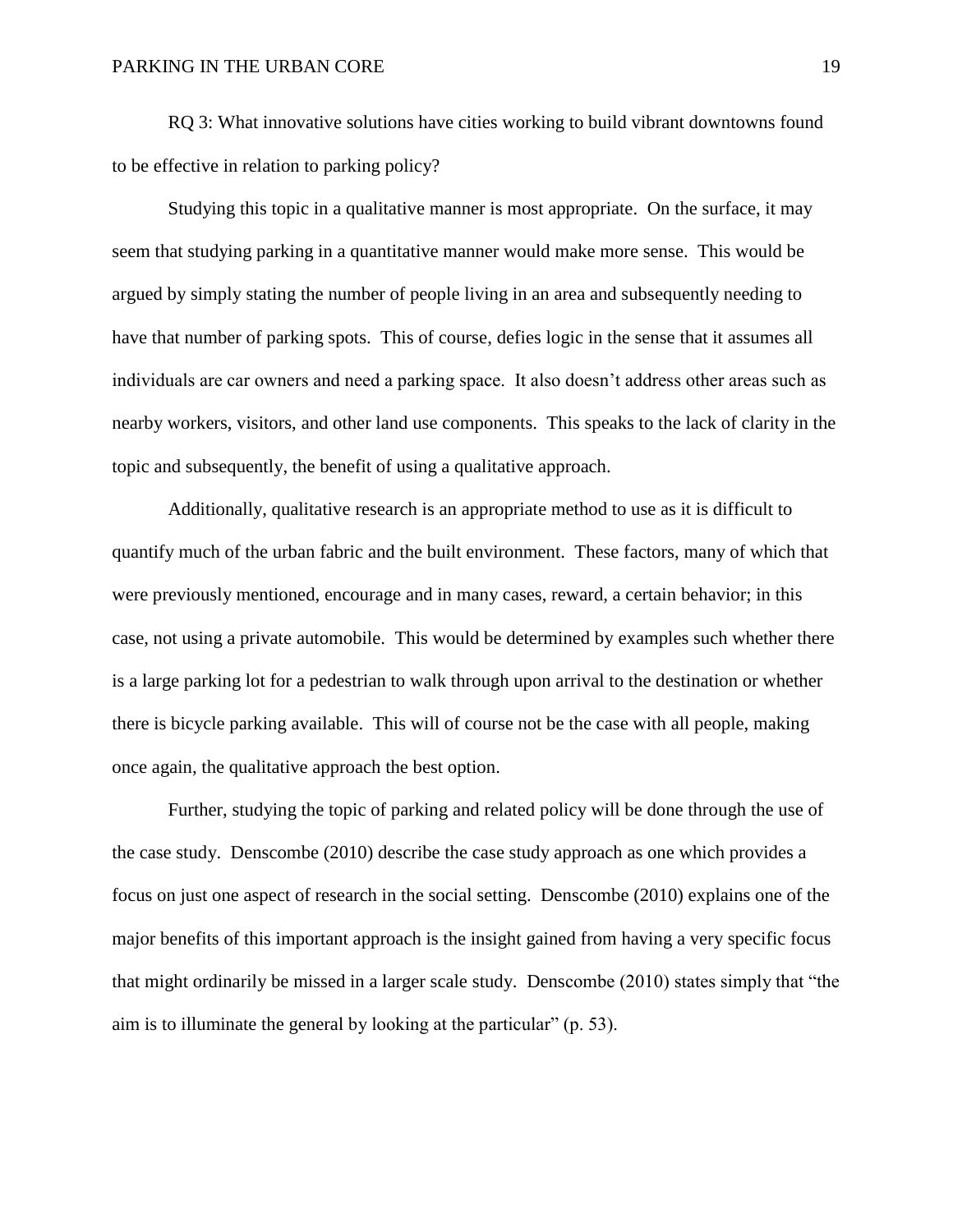Denscombe (2010) further states that a focus on relationships and processes is key with regard to case studies as he states they tend to be interconnected and interrelated. This is important as it relates to parking and designing the intricate urban fabric, which includes public spaces, specifically designed buildings, purposeful infrastructure, and an array of businesses and services in a given area. These interrelated parts studied on a case by case basis will allow for the understanding of their interactions with other components as a benefit to the City of Rochester and its stated goals.

Collecting the necessary information for this particular case study includes gathering the necessary portions of the respective City Code for each particular city. This process was completed through visiting the city's website and doing a general search for their city code. Further, successfully locating the section which addresses parking and parking requirements will be the next step. Assessing and analyzing this information is the next step in the case study process.

#### <span id="page-21-0"></span>Analysis

The cities chosen for analysis are Portland, Oregon and Richmond, Virginia, followed by an analysis of Rochester. These cities were chosen strategically for a number of different reasons. As Denscombe (2010) states, when conducting a comparison with regard to case study research, the inclusion of certain details are extremely important. Denscombe (2010) states that with regard to location, a selection of the following factors needs to be established: physical, historical, social, and institutional. The importance of establishing these qualifying features will work to better understand each comparison.

Portland is a city which has experienced much growth in the area of economic development and population. With regard to its population, it has in recent years experienced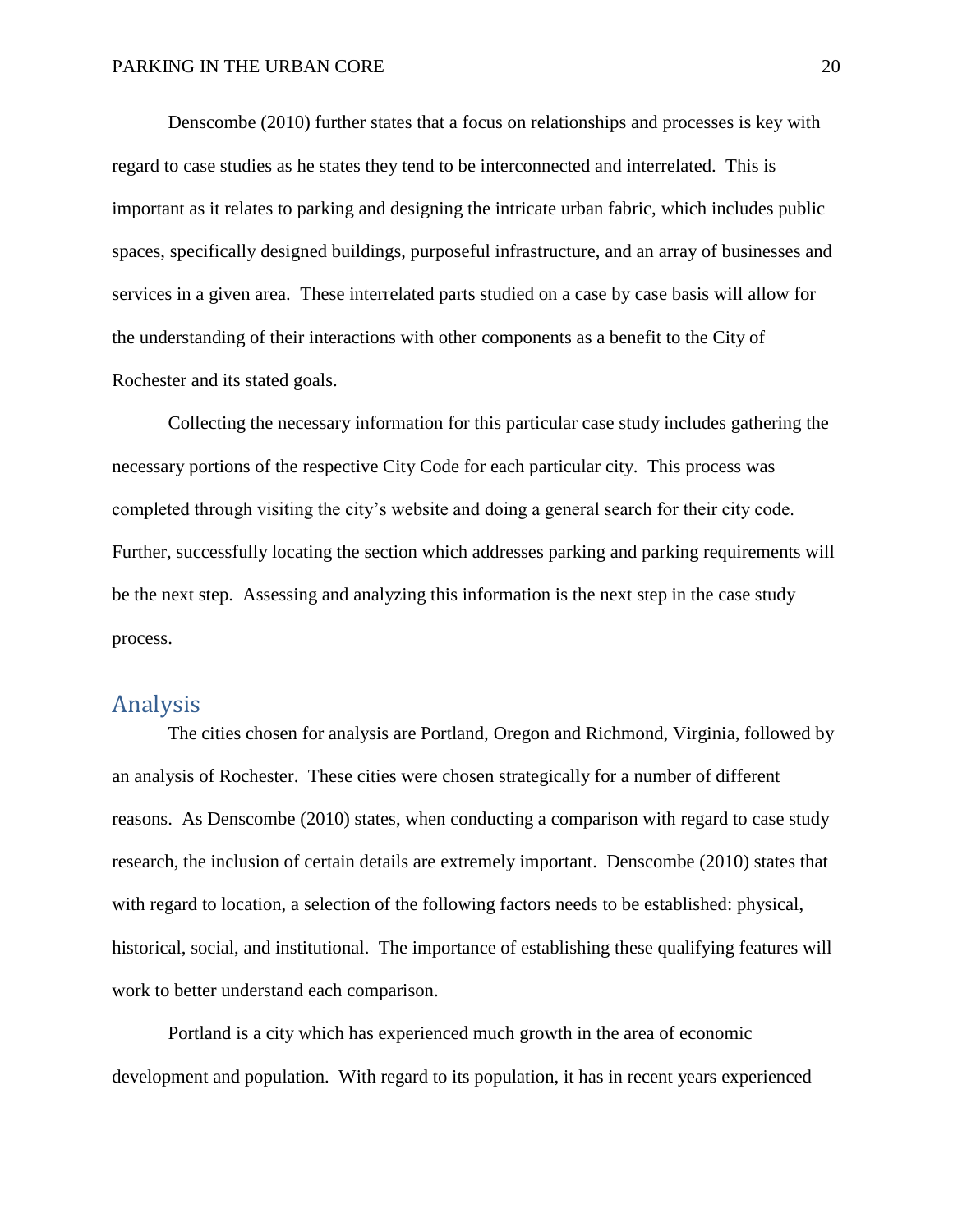unprecedented growth, attributable to its smart urban growth policies and focus on mobility according to most authorities in the planning and design field. According to the United States Census Bureau, its demographic make-up is 76.1 percent white, 9.4 percent Hispanic or Latino, 7.1 percent Asian, 6.3 percent Black, with a small percentage of ethnicities accounting for the remaining population. The City itself is located in the Pacific Northwest, and is nestled among several bodies of water.

The next city, Richmond, was chosen due to its population and demographics due to their similarity to Rochester, which according to the United States Census Bureau is 214,114, compared to the City of Rochester's population of 210,358. With regard to demographics, Richmond is 50.6 percent Black, 40.8 percent White, 6.3 percent Hispanic or Latino, with the remaining percentage being comprised of a number of other ethnicities. By comparison, Rochester is 43.7 percent White, 41.7 percent Black, 16.4 percent Hispanic or Latino, with the remaining percentage being comprised of a number of other ethnicities. In addition, much like Rochester, Richmond is a historic city with much of its building and housing stock over a century old. Cities that have these attributes face their own set of challenges as they attempt to integrate existing infrastructure into modern policy making ideas for both today and future generations of their respective cities.

#### City of Portland

When it comes to the part of the City Code which dictates parking policy, Portland Oregon is a city which is on the mind of many urban planners due to its extraordinary growth as evidenced by the population statistics at the end of this section. The City has amended the chapter relevant to parking in its City Code 33 times since March of 1991 (City of Portland City Code 2014). This is important as it demonstrates the City's commitment to determining land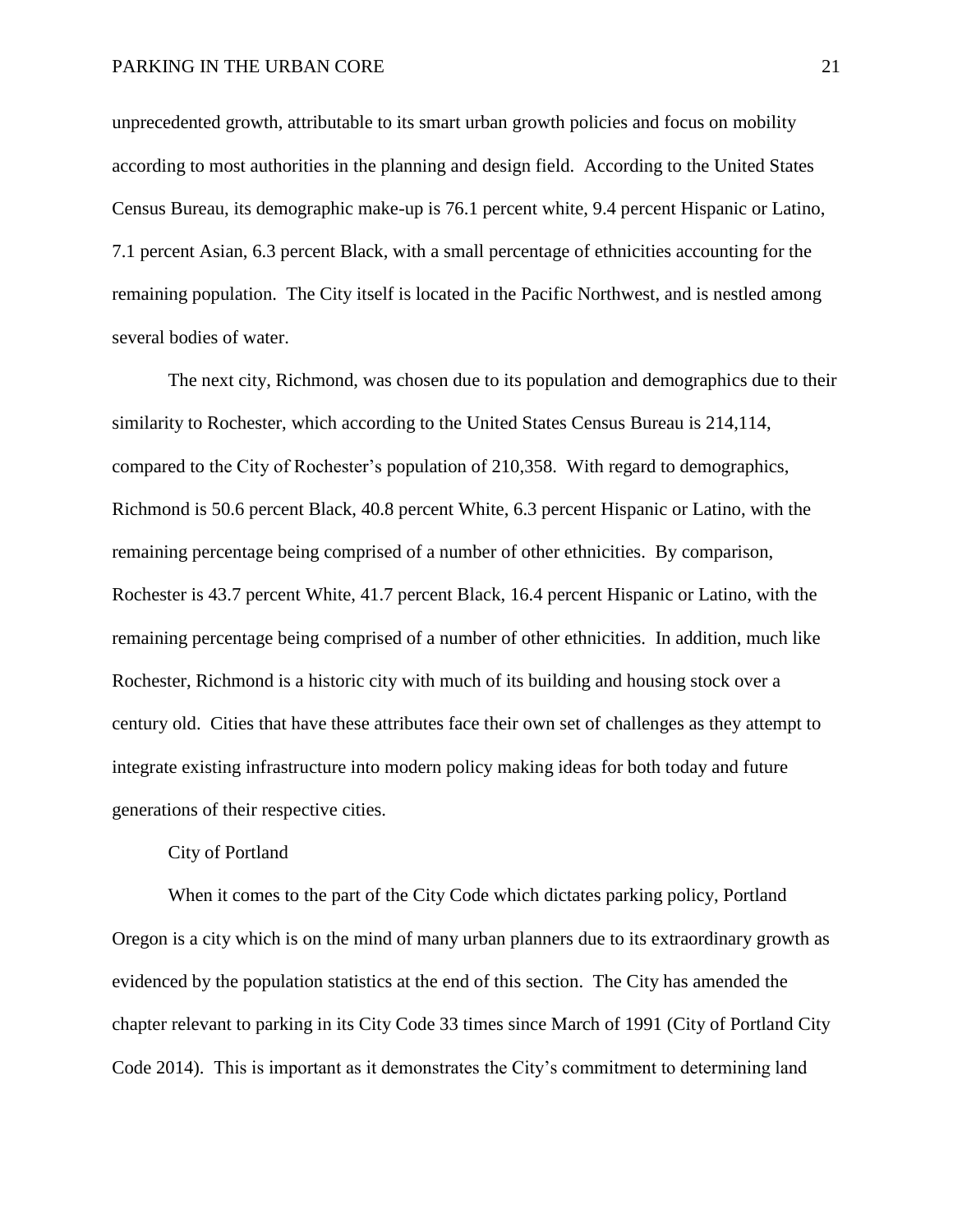use; that is, placing buildings and businesses on land parcels which generates revenue versus using the parcels as parking lots which do not. It also represents the city's commitment to the built environment, or aesthetics, as compared with simply putting blacktop down. The subsequent chapter is broken down into 13 sections, addressing requirements for an array of topics. Further, parking areas include those accessory to a use, part of a commercial parking use, or for a parking and ride facility as outlined in said chapter, as well as others (City of Portland City Code 2014). The Portland City Code (2014, p. 266-3) states that "The purpose of required parking spaces is to provide enough on-site parking to accommodate the majority of traffic generated by the range of use which might locate at the site overtime." This definition further explains that the required number of spaces addresses broad use for future planning, not specific uses (City of Portland City Code 2014). This definition is important as it also addresses long term planning, as opposed to a more responsive immediate need. It also speaks to efficient use of land to cultivate the urban environment the city is seeking to create. It is important to note that of the 4 categories of zones (for which there are a number of districts within), that three of the four have no minimum number of required parking spaces. All four have a maximum number they are allowed based on the specified use. This is important as it demonstrates the City's commitment to not having an abundance of parking, and as a result, a deeper commitment to land use which supports destinations for people to become acquainted with.

The code continues that sites which are in close proximity to public transit, have good street connectivity, and adequate pedestrian facilities may need little or no off-street parking (City of Portland City Code 2014). The code states that "sites located less than 1500 feet from a transit station or less than 500 feet from a transit street with 20-minute peak hour service, the minimum parking requirement standards" apply in the corresponding section (City of Portland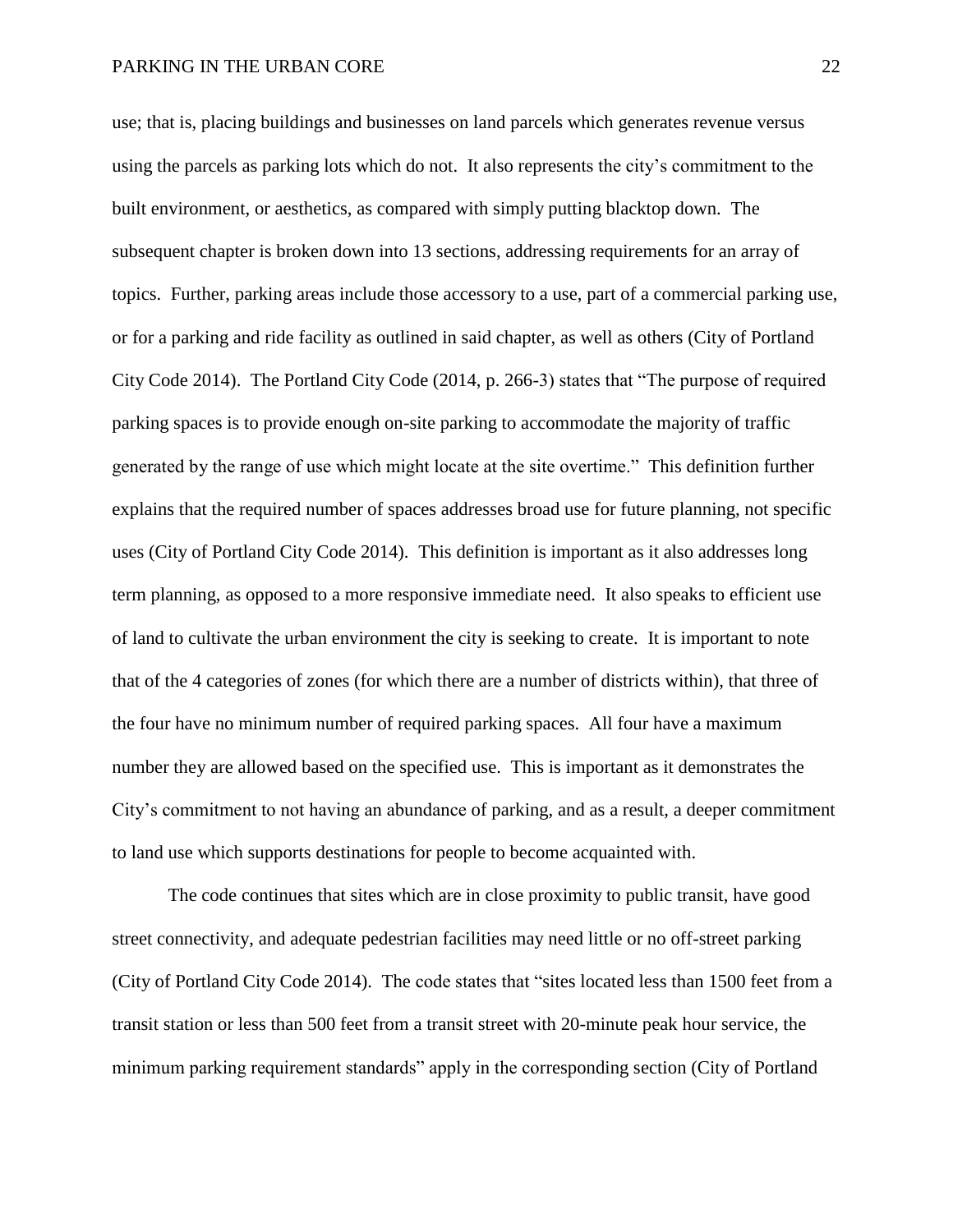City Code 2014). This is an important distinction that the City of Portland makes that is not the case in any other city studied. This is an important piece of the code as works to address other factors other than simply land use, in this example, proximity to transit, when determining a number of parking spots for a development.

Also included in the code are sections which include topics such as carpooling and bike sharing facilities. This is an important distinction also not found in the other cities studied. It is also significant as it relates to the idea of mobility, and speaks further to innovative solutions to address parking in the urban center through the encouragement of alternative transportation options. This is the case as car pooling and bike share programs would eliminate additional need for parking spots but still create population density. It is innovative in the sense that, as Burrus (2011) would say, the city went opposite when trying to solve a parking problem. This means that when an organization is attempting to solve an issue or concern, an innovative approach would be to do the opposite to assist with solving the problem. In the case of Portland, in an effort to accommodate parking automobiles in dense areas of the city, they instead address ridesharing alternatives rather than where one individual can park his or her vehicle. Populations below are estimates effective July 1 of the respective year:

 2010 2011 2012 2013 **Portland city, Oregon** 585,256 593,939 603,026 609,456

City of Richmond

The City of Richmond has a comprehensive off-street parking code which attempts to regulate the number of parking spaces required based on land uses throughout the city. The corresponding code that follows begins by describing a broad number of uses that land may be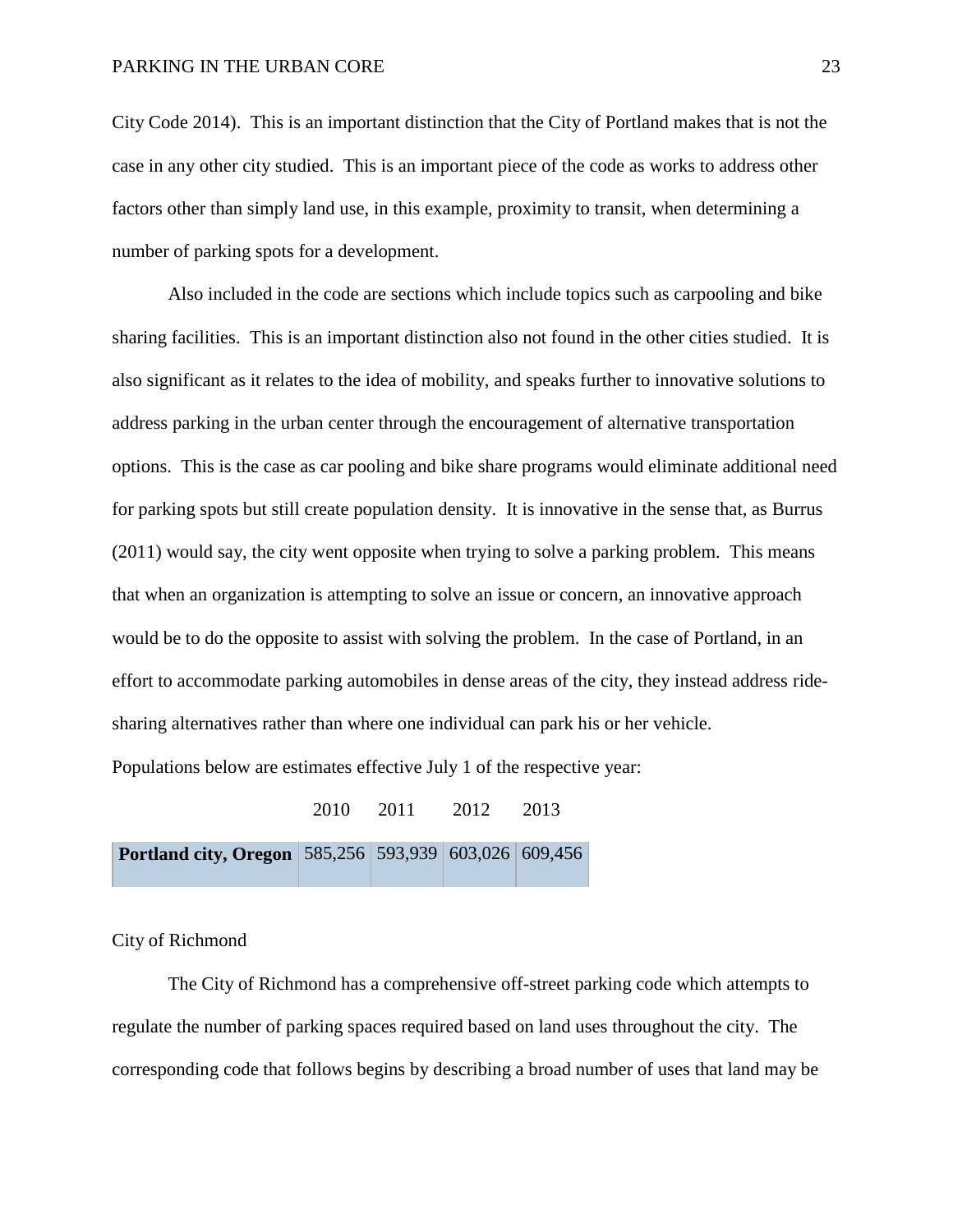used for throughout the city. Specifically, 36 uses are listed, some of which have several subcategories for further clarification (City of Richmond City Code 2010). The code further states that the minimum number of off-street parking spaces required pertains to any district unless otherwise stated in the document (City of Richmond City Code 2010). There are a number of caveats which state that there is no minimum number of parking spots for certain districts, and the subsequent districts are listed.

One area stated explicitly in Richmond's code which seeks to work toward innovative solutions is the parking requirement that is further defined beyond land use by using the time of day the business' hours of operation are. This means that the number of required spots may be not simply be dependent on the land use, but the time of day the operation is open. For example, a business in a more commercial area of downtown may have more people visiting during the day whereas a business in a more residential area may have more patrons in the evenings and on the week-ends. This example will affect parking demand, as well as availability. Another area of the code which allows more leeway in the requirements are the certain districts where onstreet parking directly in front of the use can be used to toward the total off-street requirement. These two examples are ways for the cities to become more creative with requirements and subsequently, work to find alternatives to parking in densely populated areas.

The structure of the code is such that the chart for specific land uses is the first section of the code, followed by explanations and any necessary distinctions. This is in contrast to both the City of Portland, as well as the City of Rochester in how theirs is structured. This is important to note as it reflects how an individual views the code; it determines the focus for the reader and thereby communicates exactly what the city's focus is. More simply, it demonstrates whether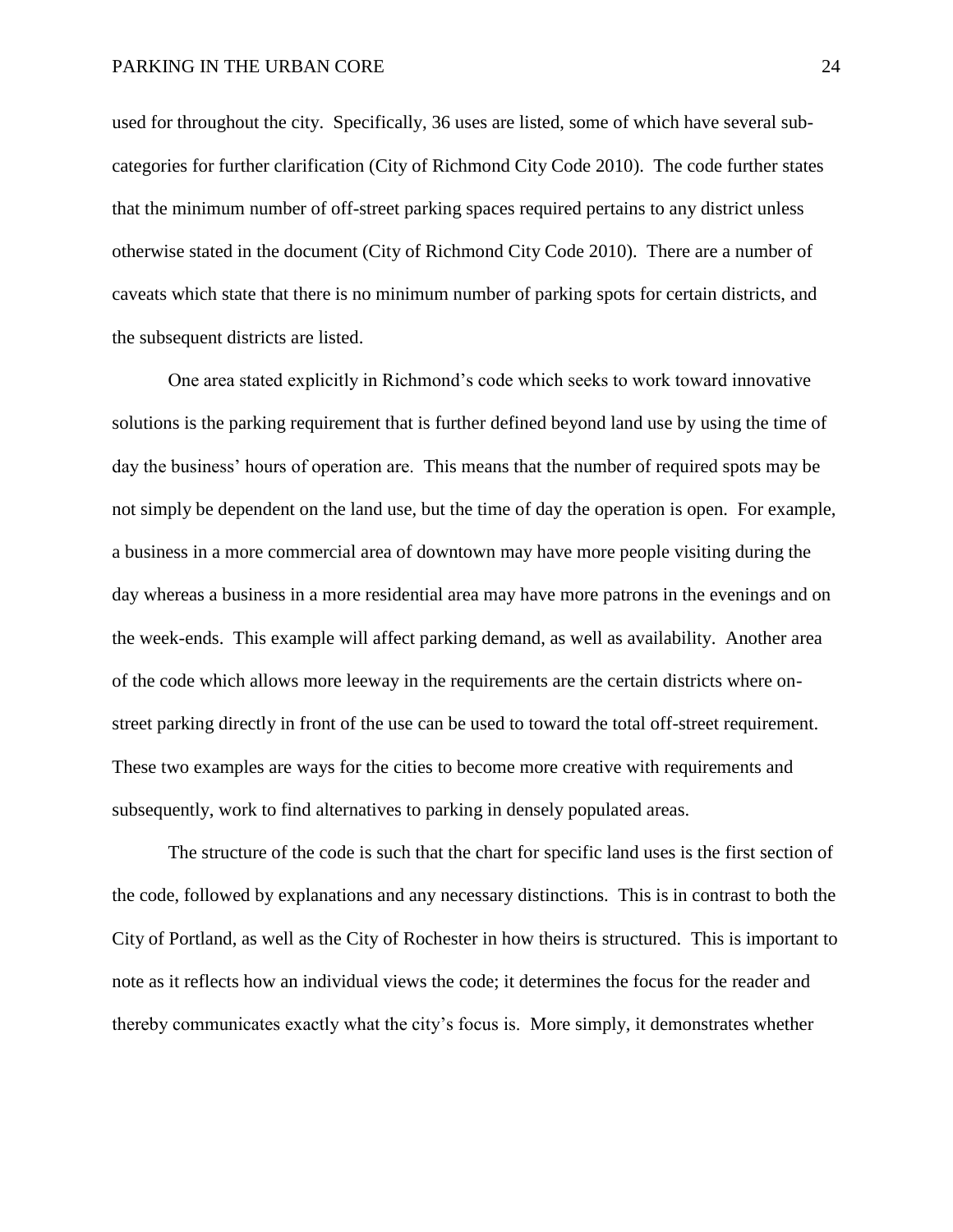the city is seeking to achieve an easy reference or possibly having dialogue with developers about alternative, innovative approaches.

Populations below are estimates effective July 1 of the respective year:

|                                                                | 2010 2011 2012 2013 |  |
|----------------------------------------------------------------|---------------------|--|
| <b>Richmond city, Virginia</b> 204,351 206,389 210,857 214,114 |                     |  |

City of Rochester

The City of Rochester Parking Code as it relates to off street parking states that it is applicable to all structures that have a change in use effective the date of the specific chapter (City of Rochester Code). Already existing uses prior to the effective date are not applicable to the chapter. Further, the code states that any increase in intensity of any use of any building or structure, will require an increase in parking facilities for such use (City of Rochester Code). The code continues by defining a number of uses to include sports arenas, churches, and other places of congregation where benches or pews exist, as well as when the number of parking spaces developed is dependent on faculty, staff, or employees, the maximum number present at any time will govern (City of Rochester Code).

The next portion of the chapter includes the definition of what is referenced a number of times in the remainder of the chapter, that is, a parking demand analysis (City of Rochester Code). This analysis must be submitted to the Director of Planning and Zoning, and must include a number of components including the number of parking spaces needed to accommodate the proposed use and an analysis of the existing parking conditions (City of Rochester Code). A parking demand analysis is also required where three or more uses operate single parcel. This analysis is required in all areas zoned as Planned Development Districts,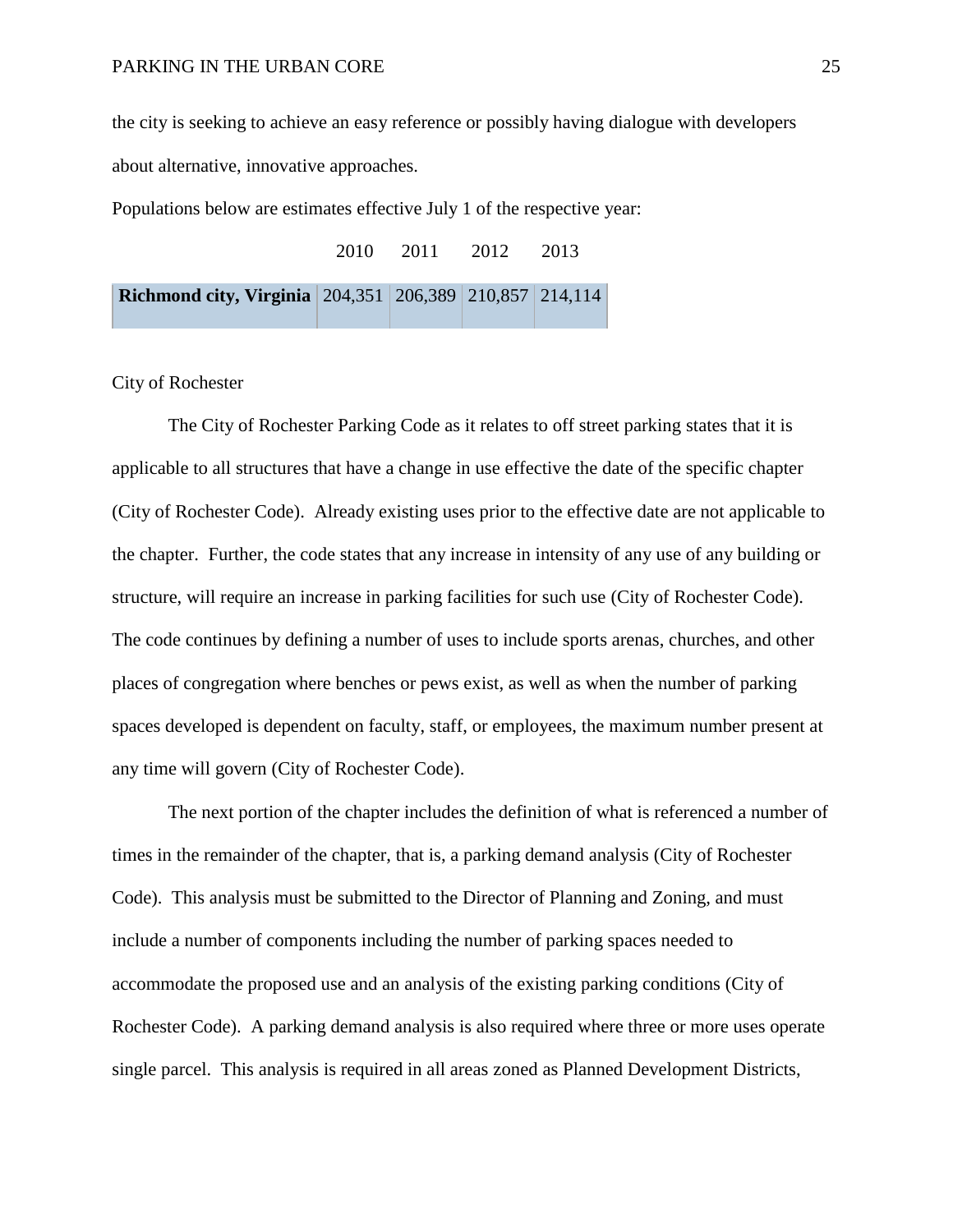which is an area where significant development will be occurring. This is especially true in the downtown core where the City continues to transform. This part of the code makes parking requirements in the city's downtown subjective as it is not dictated by code, but by a decision by a position appointed by the current Mayor.

The parking demand analysis then is important for several reasons. The first is that it leaves the number of required number of parking spaces as a more opaque reality, one that is almost solely dependent on the City's Director of Planning and Zoning rather than policy. Another reason speaks to the City's apparent understanding of the vast changes that are happening in the downtown core. This is due to the code being written to not mandate a minimum or maximum, but rather, to leave it open to take it on a case by case basis. Again, this is a policy that's legacy can only be determined years into the future.

With regard to the City's Center City Master Plan, it appears that the City Code which refers to parking has not yet been brought up to date. This is the case as the City has explicitly stated the prioritization of transit, bicycles, and pedestrians over the private automobile. This important piece of the Plan needs to be reflected in the code that dictates what developers do. It is arguably more important to be in the code as the code is where the City can enforce the priorities set out in the Master Plan.

Populations below are estimates effective July 1 of the respective year:

|                                                                 | 2010 | 2011 | 2012 | 2013 |
|-----------------------------------------------------------------|------|------|------|------|
| <b>Rochester city, New York</b> 210,401 210,578 210,515 210,358 |      |      |      |      |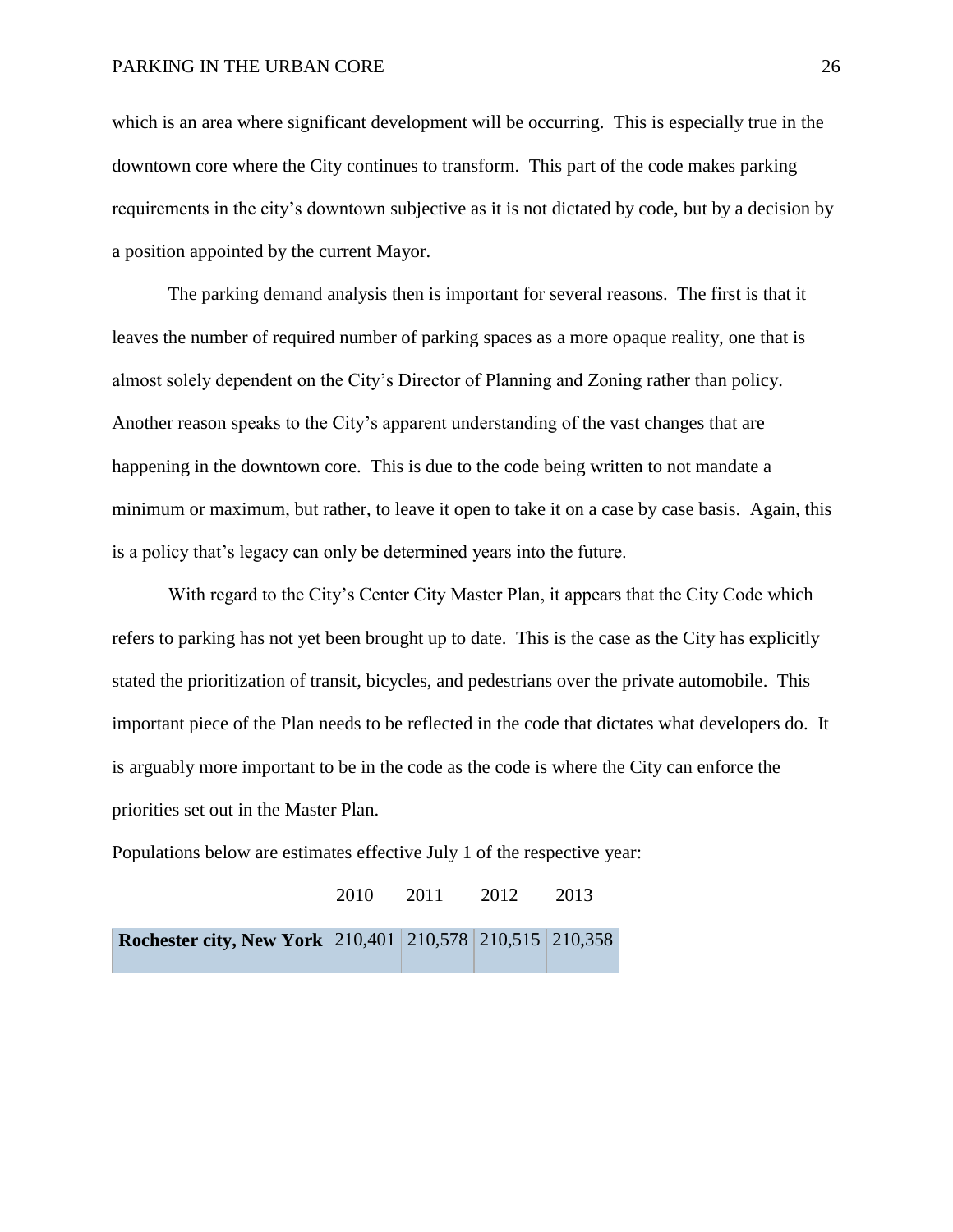#### <span id="page-28-0"></span>Conclusion

The story told by the three different City Codes presented is one which presents both similar characteristics as well as, in many ways, very different ones. All three codes with regard to parking are explained through land use and zoning districts, all of which dictate parking requirements. These requirements, whether they be a minimum or maximum number of parking spaces, exist as a means to contribute to the urban environment that each city is working to create. In other words, they are trying to find a balance between how much land they are devoting to parking and how much land they would like to be devoted to businesses and spaces where people would like to spend their time and money. The importance of the policies which exist to support the initiatives and priorities of each city must not be understated. The policies simply existing is not enough; however, they must be codified and enforced as well. This idea is explored further later in this document.

It is of note that in both the cities of Portland and Richmond, their codes have language that gives rise to innovative solutions rather than a simple dictation of parking requirements. The city of Rochester's code does not possess such language, which is a tremendous downfall for a city that has such a comprehensive Master Plan for its downtown. The City of Portland, with its requirements based on transit, should serve as a beacon for other cities in terms of how to craft language for how to proceed with mobility.

Of further importance seems to be the intent of the code. Intent, which is briefly hinted at above with regard to environment, is truly the essence of the city parking code. Intent provides the larger picture of what the city is attempting to create; and in the case of the City of Rochester, it is lively streets, with an active transportation plan that prioritizes transit and pedestrians over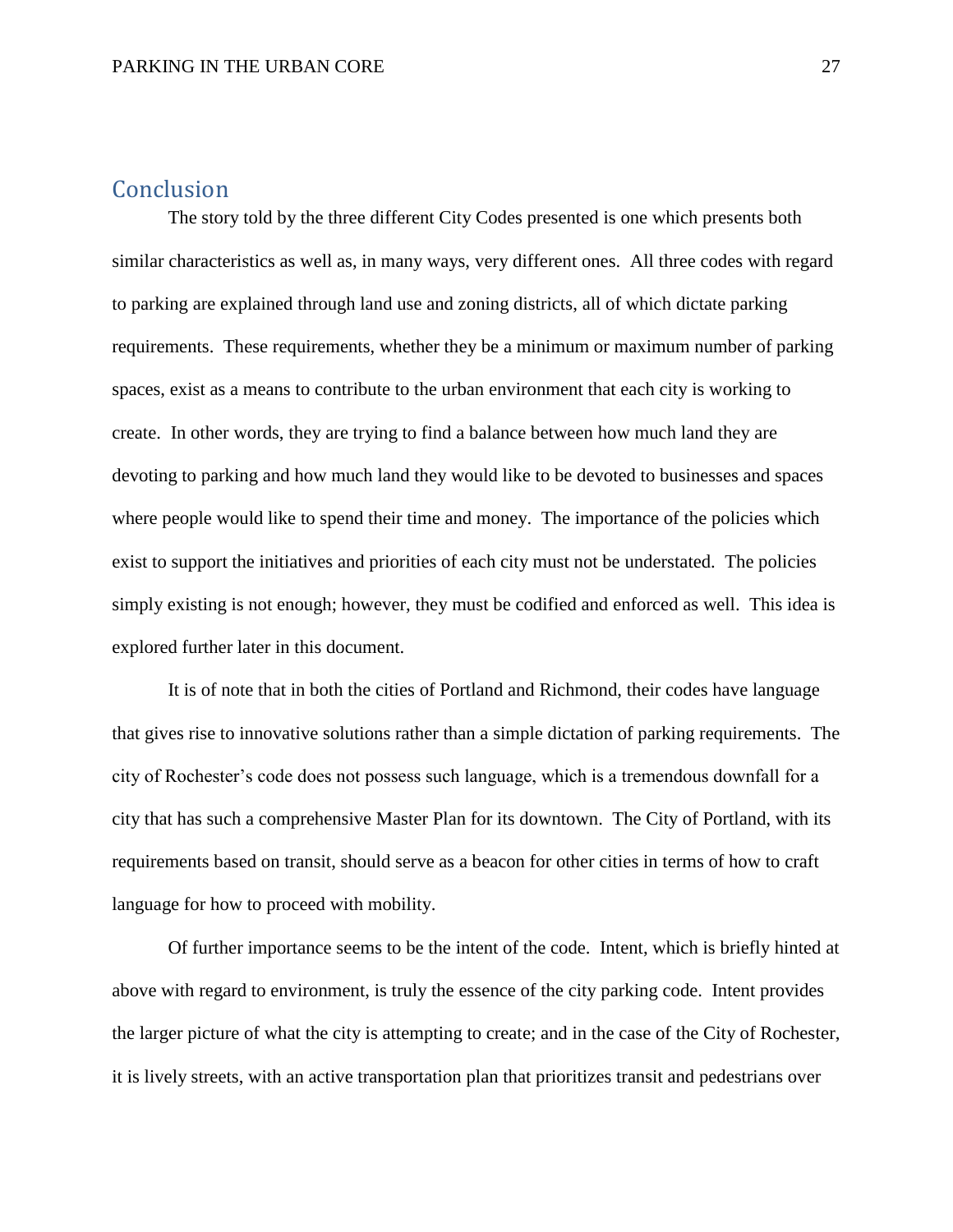the private automobile (2014 Center City Master Plan). Once again, the only way for intent to be enforced and carried out is to explicitly codify the exact elements each city is working toward.

The topic of parking as it relates to policy is one which needs to be addressed not simply because of inevitable growth, but also due to the automobile dependent society which has deliberately developed. As the Project for Public Spaces (2015) states, the reality is that is also needs to be addressed as a result of strategic and deliberate decisions made to build our streets and more importantly, our communities, around the private automobile. This has led to not only an increase in vehicles on the road, but the demand for individuals to be able to park their car somewhere. As a society, and as individual communities, we have the option to instead design our streets so that they are comfortable for all people to utilize, regardless of how they choose to travel. This sort of initiative would actively support the City of Rochester's prioritization of travel. The Project for Public Spaces (2015) states that our downtowns and Main Street can be turned into places where people gather, places where life happens and that are worth arriving at, and not just thruways to get to and from where we are and where we are going. Creating places and streets for people to gather speak directly to the City of Rochester's Center City Master Plan of seeking to achieve lively streets with active first floor uses.

The Project for Public Spaces (2015) states that there are ten qualities which contribute to great streets, which are qualities that need be considered when designing parking, both on and off street. Several of these qualities include diverse user groups, blending of uses and modes, and neighborhood preservation (2015). These qualities must be considered and implemented when making and enforcing parking policy as a means to contribute to what the City of Rochester is trying to accomplish, that is, creating lively streets. The City of Rochester should consider these aspects in the planning phases of the renewed interest in downtown. This would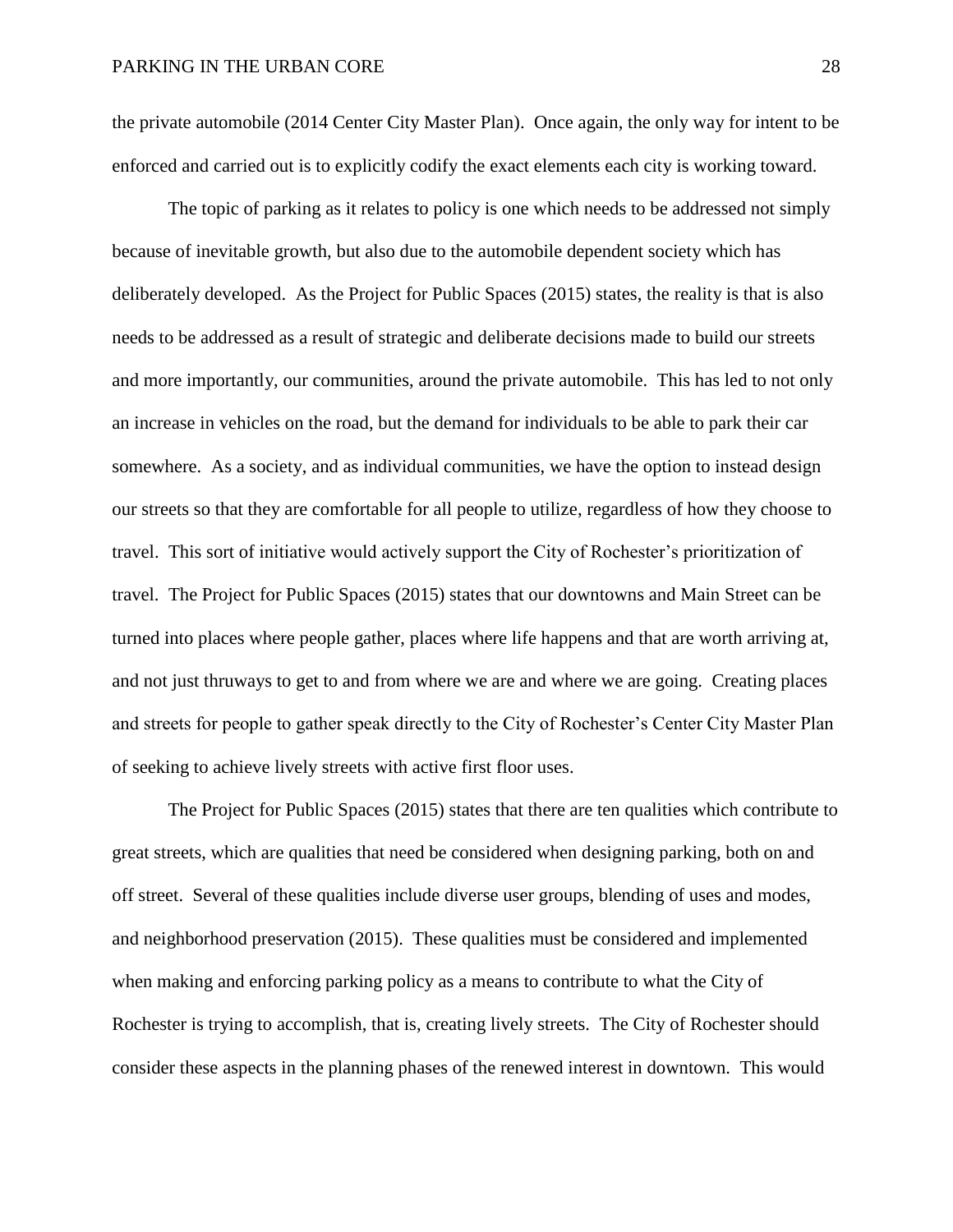include ensuring desirable destinations on the first floor of buildings for people to arrive at, infrastructure which supports arriving there by something other than a private automobile, and replicating the character and architecture of the surrounding, more historic buildings as it relates to new development.

Once again, parking policy is not a siloed phenomenon. It is a topic which coexists with many other determining factors. Some of the factors include building and parcel design, neighborhood character, economic development in a given area, overall streetscape design to include street trees and lighting, as well as a number of other design components. These aspects of an area or neighborhood contribute to whether people will choose to spend their time there, and subsequently, need a place to park their vehicles. The interlocking of these crucial aspects need to be applied when considering how much parking will be necessary, or how to achieve the 85 percent occupancy balance.

As stated previously in a review of the literature, there is a need for more research in the area of what constitutes sound parking policy with regard to number of spaces needing to be built. This has much to do with what Levy et al. (2015) point out, namely that it is inaccurate to assume that all who are looking for parking are making the decision solely based on price. It is inaccurate as it diminishes the built environment; that is to say that when planners and developers work together to create somewhere that individuals would like to be, they will find a way to arrive at the privilege of being there. It also undermines innovative solutions demonstrated with success by other cities. Thus, price is simply one component.

#### <span id="page-30-0"></span>Recommendations

Recommendations include studying in a more in-depth manner the City of Portland's Code and its effects. This may need to be done by way of a comparison where like districts are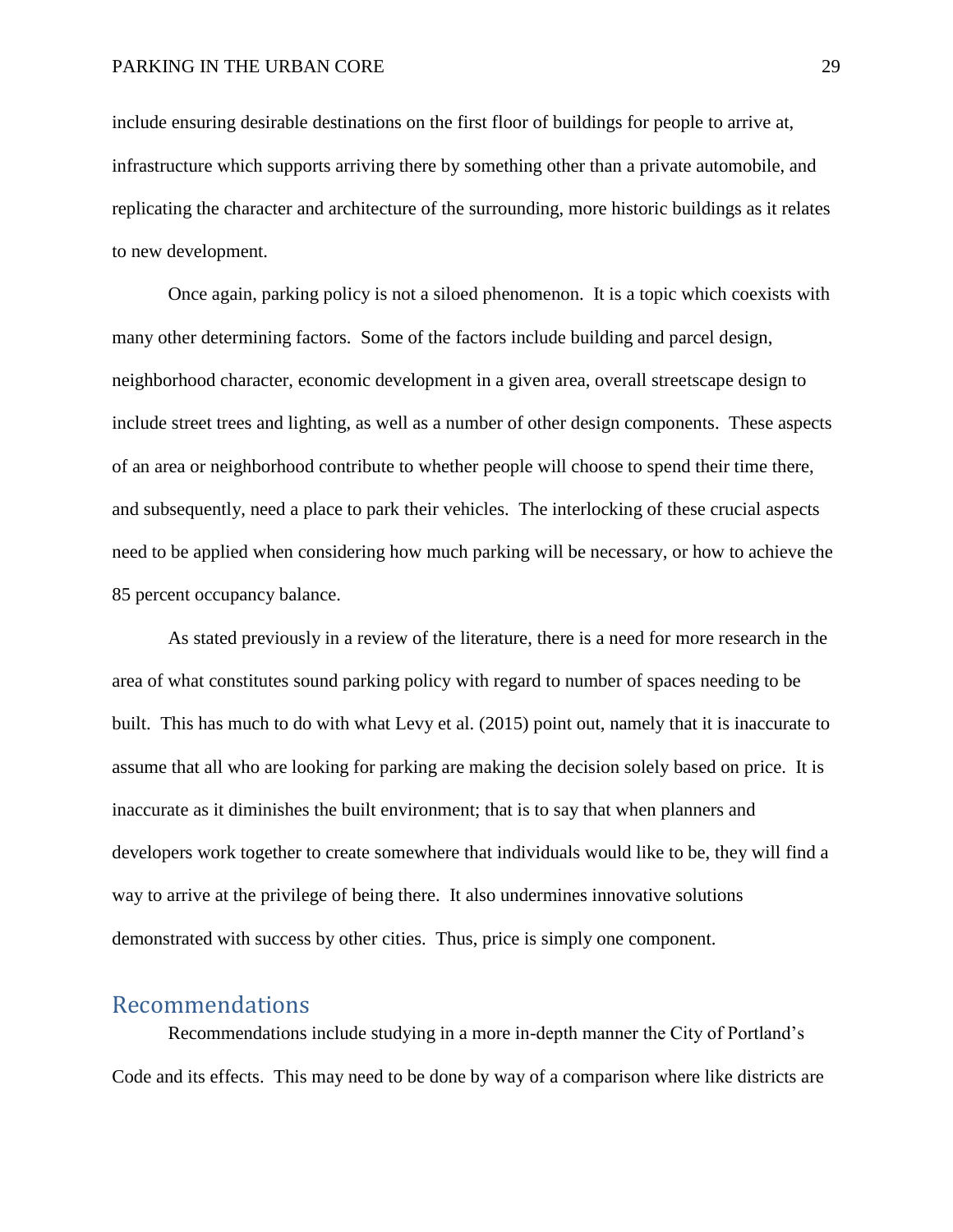compared to evaluate similarities and differences. More specifically, how amending their code to reflect an emphasis on distance from a public transportation stop has affected the behavior of the residents and tourists in their city. This has much relevance to the City of Rochester as the Master Plan prioritizes public transportation over the private automobile. Understanding individual behavior with regard to this code can assist the City of Rochester with amending their own code as the city's core continually transforms.

As this is an ever-changing, ever-developing topic, it will be important to monitor cities across the country for new policies and legislation as it pertains to parking and land use in dense, urban areas. One such very recently developed policy recently submitted for approval to City Council is in the City of Seattle. The policy, aimed at assisting with promoting car-free living, would have developers and builders provide alternative options to tenants other than a parking spot (Jaffe 2015). Jaffe (2015) explains that a suite of options may include a transit pass, a membership to a car or bike share program, or any number of similar options. Jaffe (2015) continues that through a series of comprehensive legislation packages and initiatives to improving mobility, this new policy will assist further in actively creating the population density sought by cities. Jaffe (2015) also states that due to these initiatives, currently, only about 31 percent of Seattle residents drive to work alone. It is believed that this new initiative, if passed, will continue to bring a decline to the 31 percent. This new initiative should also be monitored and tracked by City of Rochester Planning staff.

Another aspect of parking policy has to do with the appeals process for each city. The appeals process has to do with a developer or architect applying to waive the code requirements for their project, while presenting a justification as to why this should be done. In the City of Rochester, any developer may appeal to the Zoning Board of Appeals any requirement they wish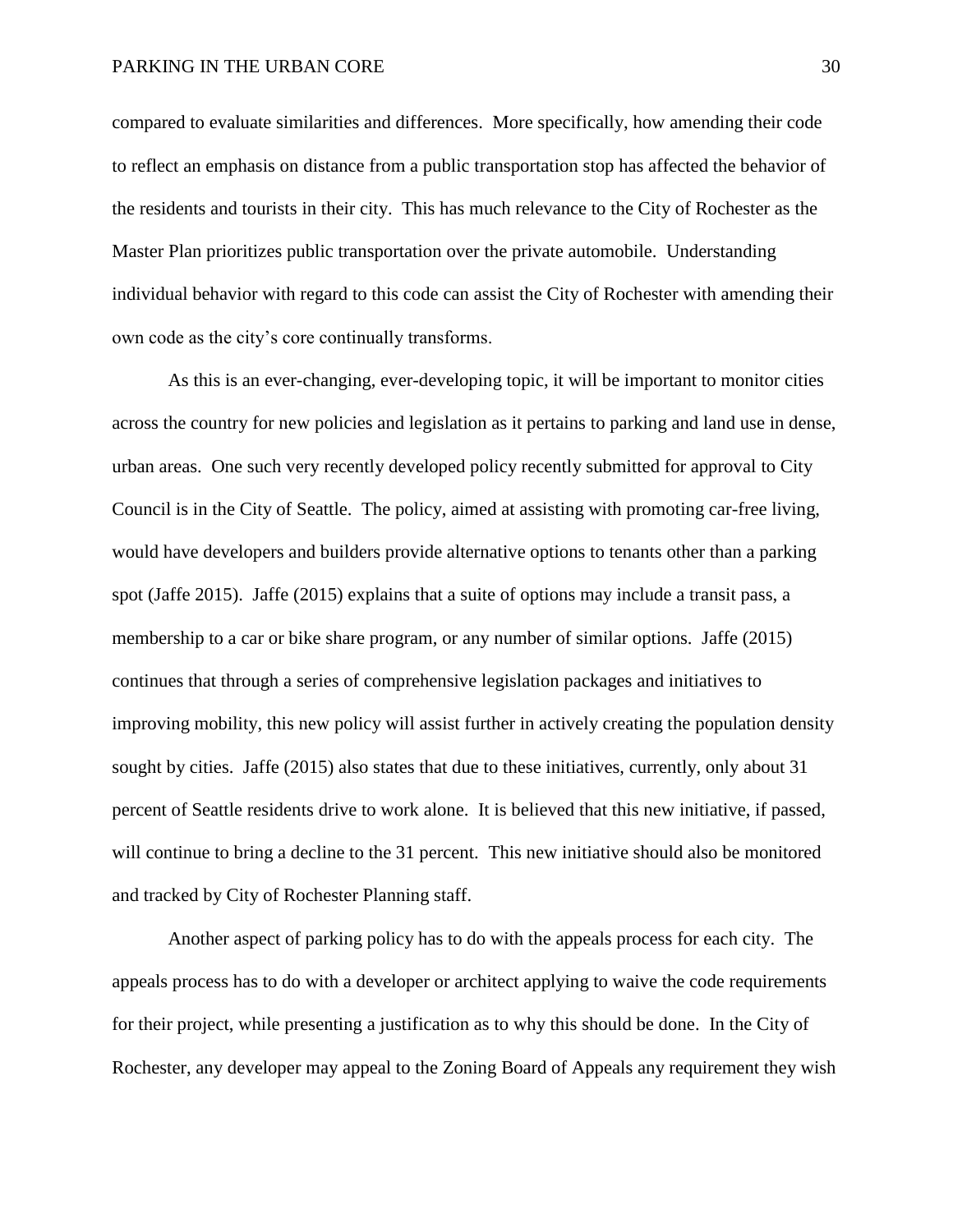to seek a waiver on. The individuals on this board are appointed by the Mayor, and must be confirmed by the City Council. This is an area that needs to be explored as the developed policies which exist to support a goal or mission are only effective is they are actively enforced. If the number of waivers increases based on a vote by the board, it essentially works against the urban environment the code was written to support and achieve. This analysis may also be done by way of a comparison with other cities.

This further research should be done to determine the number of times waivers are granted for projects broken down by city to get a better understanding of whether or not the code is being enforced, as opposed to a waiver being granted. Doing this research would assist with finding out more about waivers being granted for large open, sprawling parking spots. This may assist with understanding these cities' population rates, in addition to other planning initiatives. This will also assist with attempting to understand car usage by city; that is to acknowledge the environment created when a wavier is granted for additional spots encourages driving to the destination. On the contrary, the environment built when a waiver is denied and the development must be built to code rewards individuals for arriving there by alternative means. For example, is the building built to the sidewalk with the parking lot behind the building so pedestrians do not need to navigate through a parking lot to gain access to the destination? This suggestion for further research would be of benefit to the City of Rochester in that they could use it when they meet and work with developers. It may also assist them with encouraging developers to comply with code and not seek a variance.

Other areas for further research include investments made in other transportation areas such as bicycle infrastructure. Municipalities providing investments for making it easier to bicycle places, such as bike lanes and bike racks, also has implications for mobility and parking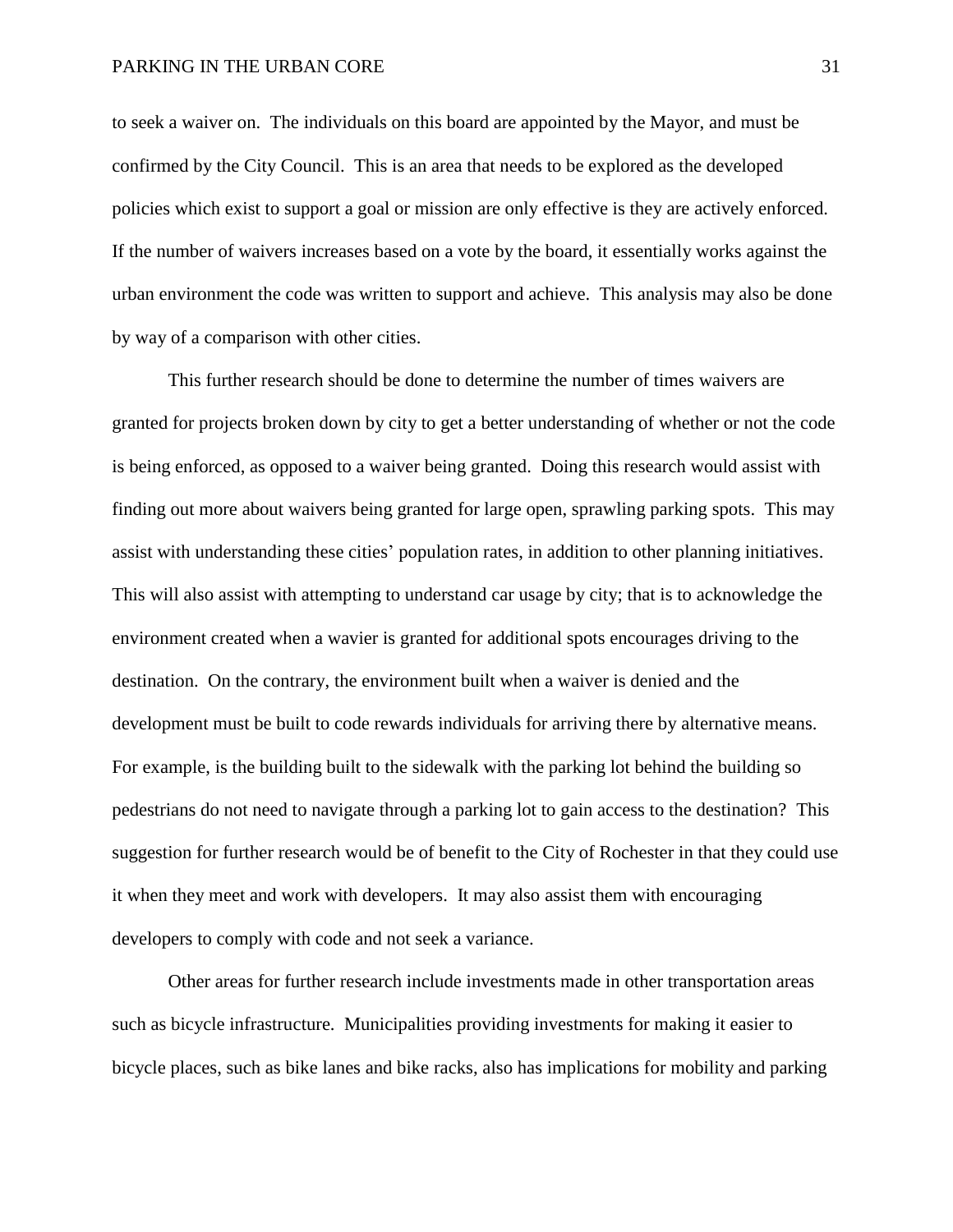policy. This has an impact on parking demand and availability, among other significant areas of policy making.

As demonstrated, parking policy is an integral part of any city's planning policy. It is something that needs to be considered as it relates to a list of other factors; to include parcel design, actual location of the lot, building architecture, neighborhood character, streetscape infrastructure, and other factors which contribute to street life. These aspects are all important in working toward the City of Rochester's goal of lively streets. Although more research is needed by the City of Rochester in an effort to understand the importance of innovative solutions to parking, as demonstrated by the case studies, the goal is within reach. Achieving this goal will take much work on the part of city officials in an effort to work with the community and city planners to succeed in creating a dynamic, diverse urban core for all of the Rochester community to enjoy.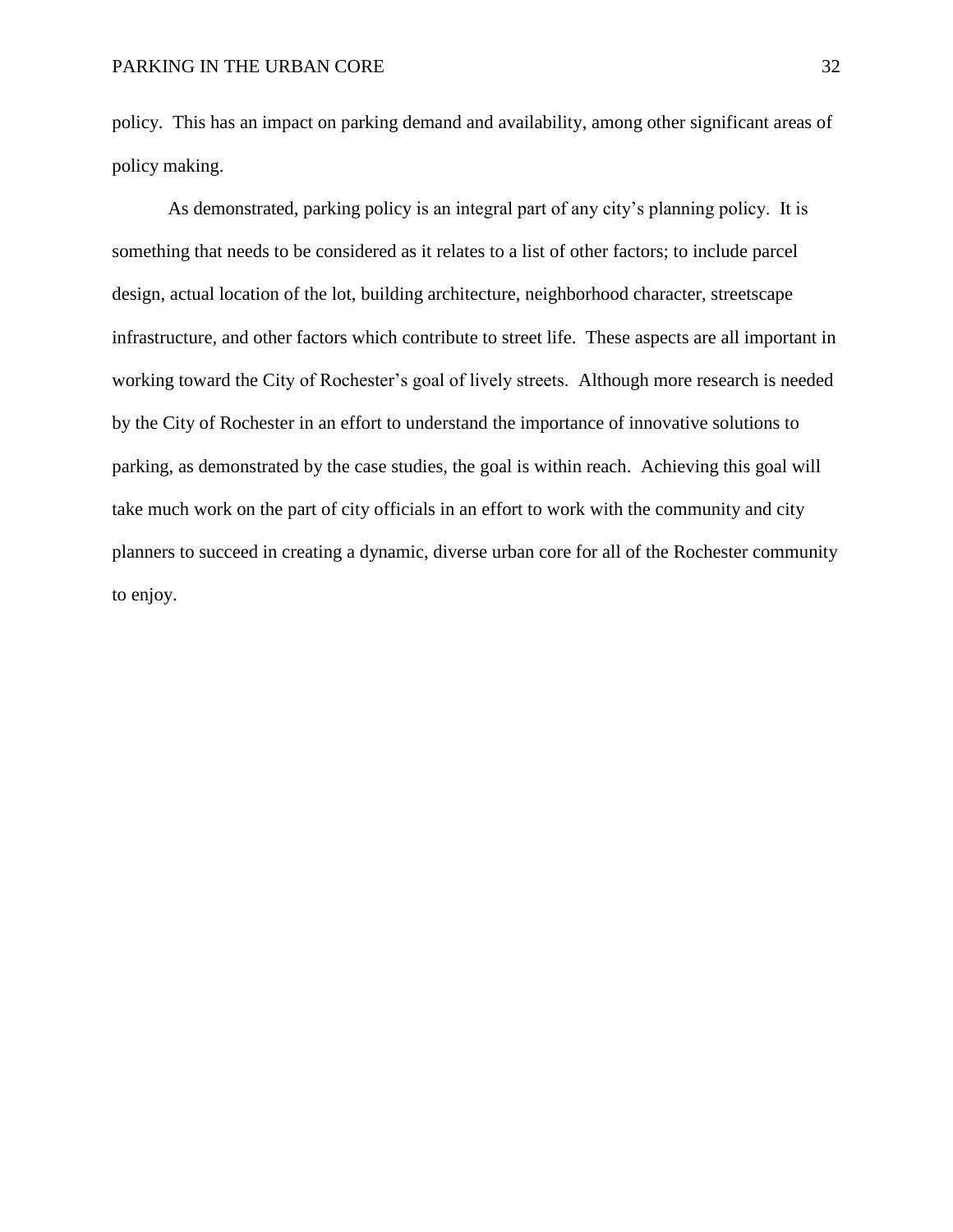#### <span id="page-34-0"></span>References

- Arnott, R., & Inci, E. (2006). *An integrated model of downtown parking and traffic congestion*. Journal of Urban Economics, 60(3), 418-442.
- Ben-Joseph, E. (2012). *Rethinking a lot: The design and culture of parking*. Cambridge, MA: Massachusetts Institute of Technology.
- Burrus, D. (2011). *Flash foresight: How to see the invisible and do the impossible*. Harper Collins: New York, NY.
- City of Portland Parking Code (2014). *Parking and loading*. Retrieved from <http://www.portlandoregon.gov/bps/article/53320>

City of Richmond Parking Code (2015). *Off-street parking and loading requirements*. Retrieved from [https://www.municode.com/library/va/richmond/codes/code\\_of\\_ordinances?nodeId=CH1](https://www.municode.com/library/va/richmond/codes/code_of_ordinances?nodeId=CH114ZO_ARTVIIOREPALORE_DIV1GE) [14ZO\\_ARTVIIOREPALORE\\_DIV1GE](https://www.municode.com/library/va/richmond/codes/code_of_ordinances?nodeId=CH114ZO_ARTVIIOREPALORE_DIV1GE)

City of Rochester 2014 Center City Master Plan (2014). *The plan*. Retrieved from <http://www.cityofrochester.gov/CenterCity/>

City of Rochester Parking Code (2015). *Off-street parking*. Retrieved from <http://ecode360.com/8682809>

Denscombe, M. (2010). *The good research guide: For small-scale social research projects*. Maidenhead: Open University Press.